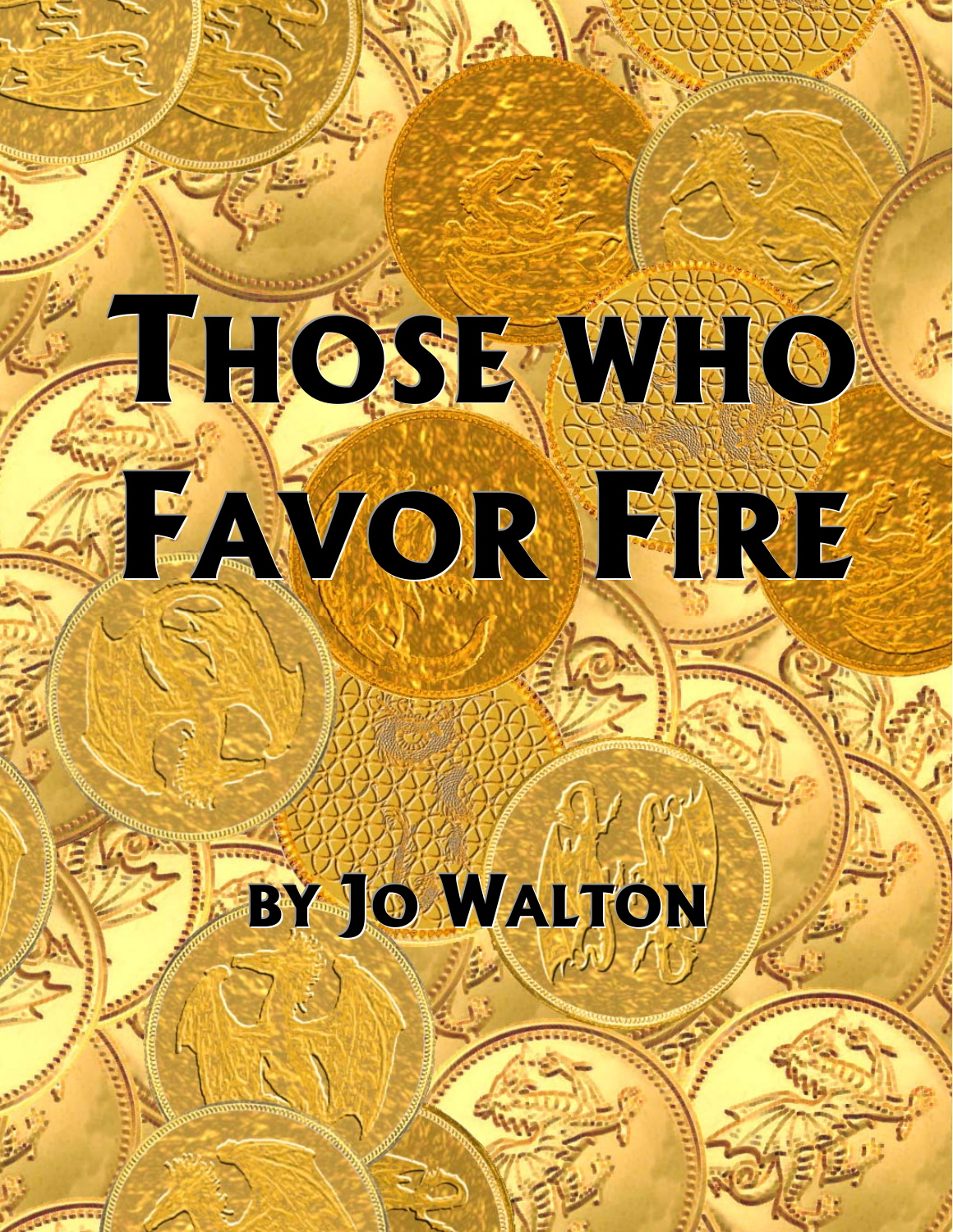# **THOSE WHO FAVOR FIRE**

### **BY JO WALTON**

This document contains the first three chapters of an unfinished sequel to *Tooth and Claw*; there are currently no plans to complete or publish the book. Readers are strongly advised to read *Tooth and Claw* first, since the fate of several characters is revealed in this excerpt.

*Tooth And Claw* was published by Tor in 2003; an Orb trade paperback is scheduled for publication in January 2009.

This document has been prepared in PDF format by Marcus L. Rowland; all rights remain with the author.

#### **COPYRIGHT © JO WALTON 2008**

**COVER GRAPHIC BY MARCUS L. ROWLAND FOR FORGOTTEN FUTURES X: THE TOOTH AND CLAW ROLE PLAYING GAME, BASED ON IMAGES © SUE MASON**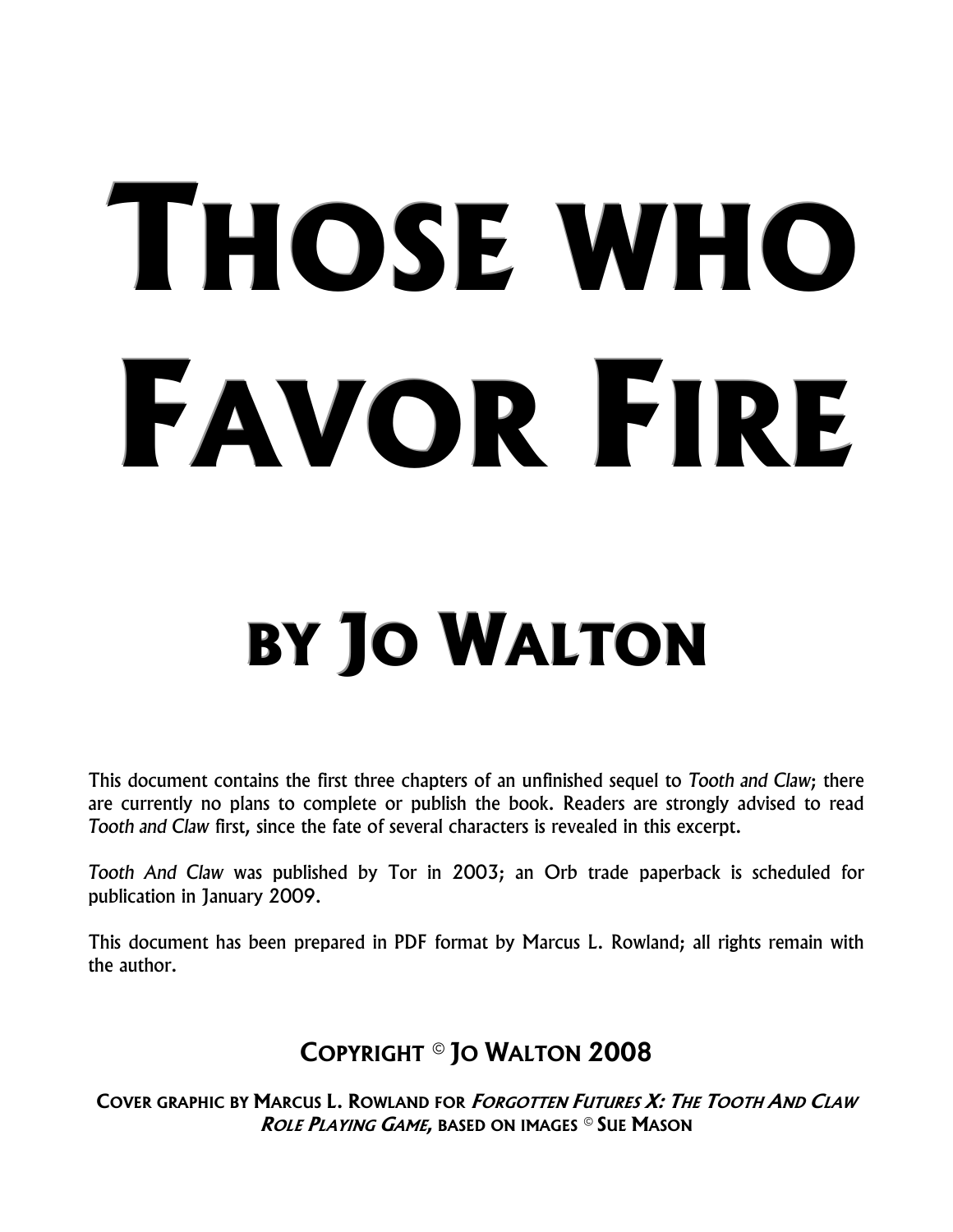#### CHAPTER ONE: IN IRIETH BEFORE THE SEASON

#### I. A Call at the Londaver Establishment.

hen once a gently born young dragon has grown his wings, however fond he may be of his comfortable home, he naturally longs to leave and make his mark in a wider sphere of life. Doting mothers allow their sons to leave Then once a gently born young dragon has grown his wings, however fond<br>he may be of his comfortable home, he naturally longs to leave and make<br>them, first for the inimitable education offered to all gently born dragons at and at the Circle, then, with perhaps a little more trepidation, for the joys of Irieth and the wider world beyond. Some young dragons manage to run through a fortune in these youthful years, others, less fortunate, are kept on a strict allowance by their parents. Still others must make their own way in the world. Soon such young dragons choose among the respectable professions where a rising dragon may hope to show the shine on his scales, the Church, the Army, the Law, the Offices, or, most dangerous but most promising of all, Politics. However it may be, all a young dragon's family can do is watch and hope as he moves into this new sphere, leaving his home and family behind except for what dutiful visits he may bring himself to pay them. His friends may try to help from the sidelines, but it remains largely his own doing whether he will eat or be eaten in his new career.

As for well-born maiden dragons, who usually, if they hope to maintain the title Respected, must live at home until they marry, they also are moved by the youthful urge to feel new air beneath their wings. Their parents generally deal with this by allowing them a season in Irieth, to see and be seen, after which they generally marry and are assumed to have put aside all such desires.

Illustrious Londaver had been persuaded by his wife Haner to take a town house in Irieth for the season for just such a purpose. The two daughters, the only survivors of their parents' first clutch, Aeslyn and Lamith, were nearly eighty years old, and, in their own estimation and their mother's, approaching an intolerable pitch of restlessness. Their father had complained of the boredom and the expense of an Irieth season. Londaver was not a rich demesne, nor had the enlightened principles of its present rulers wrung from it every drop of blood or piece of gold it might have been made to yield. As to the expense, Haner said it would be worth it to have the maidens off their hands. The issue of boredom she dealt with by saying that Londaver himself might stay at home with the younger dragonets if he liked, except for two weeks towards the end of the season when he must be present for a rout-party and a ball. Londaver shuddered in horror and the maidens shuddered in delight, but their father gave in at last.

The Londaver sisters therefore came to town under their mother's chaperonage towards the end of the month of Thaw in a flurry of delighted preparations. Having prepared themselves for the very heights of pleasure, they were now waiting with more or less patience for the season to begin. Their mother had chosen a beautiful house in almost the deepest darkness of fashion, largely underground and well-furnished with baths, sleeping rooms, dining rooms and the most elegant Speaking Room imaginable. It was in the fashionable Marshalling Quarter, mere steps from the even more fashionable Southwest Quarter, where such a house would have cost twice as much, as Haner pointed out tartly to Aeslyn when that maiden dared to raise a complaint.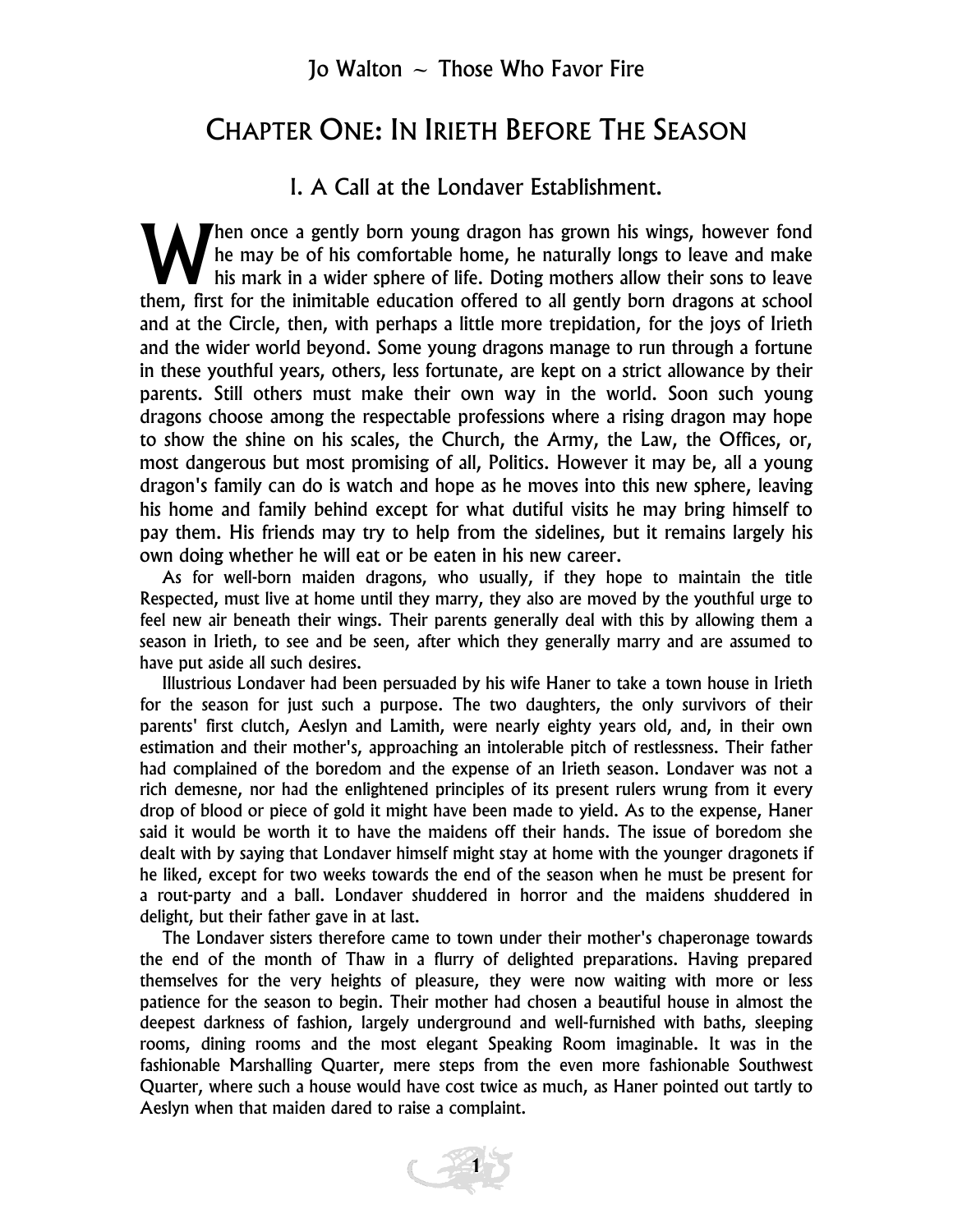While they were still settling themselves into their elegant hired establishment, one morning while Aeslyn had departed expressing her intention of visiting the burnisher's and Haner was about some political business, the young Illustrious Marcanil Daverak came to call. Marcanil was a well-bred, not to say stuffy, young dragon who would not usually consider calling upon an unaccompanied young maiden. On learning that only Lamith was at home, he hesitated on the threshold. After a moment he decided to go in. No doubt Haner would be home soon. In any case, Lamith and Marcanil were cousins, their mothers had been sisters. Even more than that, they had spent a great part of their childhood together, they were almost more siblings than cousins. Besides, he was burning with his news, which he imparted almost as soon as he was seated with his cousin in the speaking room.

"They could tear you to pieces," Lamith said, with the delightful little shudder with which well-brought-up maiden dragons contemplate unlikely horrors. The shudder rippled down the twenty foot length of her golden scales to the very tip of her tail, and Marcanil watched it with a smile that was indulgent but not at all brotherly.

"They don't tear you to pieces unless they think you presume," he said. "I'll have Uncle Sher's name at the head of my list, and Uncle Avan's directly beneath it. My list is a hundred dragons long – just ask Lodie, she spent a week writing it out for me. I'm not the slightest bit afraid, even if it will be my first time in the chamber."

"Then it's quite safe really?" Lamith asked, her wings drooping a little in disappointment.

Marcanil was a young dragon, and all young dragons like to be thought brave by beautiful maidens, even when the maiden in question was a younger cousin known from babyhood. "Well, theoretically, of course, the dragons of the Prime could take one look at me and decide to rend and eat me there and then," he said. Lamith shuddered again, and Marcanil raised his head a little, posing like an ancient Honourable on his way to single combat. "I'm an orphan, after all, and my father died in a blaze of notoriety. I don't think it's likely, with all the names on my scroll, but it's just the kind of risk that we have to take."

"You're so brave," Lamith said, her silver eyes whirling a little in admiration.

The doorway of the Speaking Room darkened, and both young dragons looked up.

"Aunt Haner!" Marcanil, who had been sitting sejant, uncurled his tail, raised his wings as best he could and dipped them again in salute.

The Illust Haner Londaver greeted her nephew formally, then came forward to embrace him. She was a glorious matronly red, having been married for a hundred years and borne two clutches, but she moved with the same grace and enthusiasm as her daughter, and might easily have been mistaken for her older married sister. "Marcanil, my dear young dragon, how are you? I haven't seen you in an age." Haner bowed to her nephew. "Is dear Lodie in Irieth with you?"

"No, my sister is still in Daverak, looking after everything," Marcanil said.

"Oh Mother, Marcanil has left the Circle and he's going to enter the Cupola and means to make his career in Politics!" Lamith said, blurting out all her cousin's news in one mouthful.

Haner started, drew back and looked at Marcanil, who bowed his head. "This seems a very hasty decision," she said. "Have you considered taking your place and then going into the Offices for a few years first, before braving the dangers of a political life?"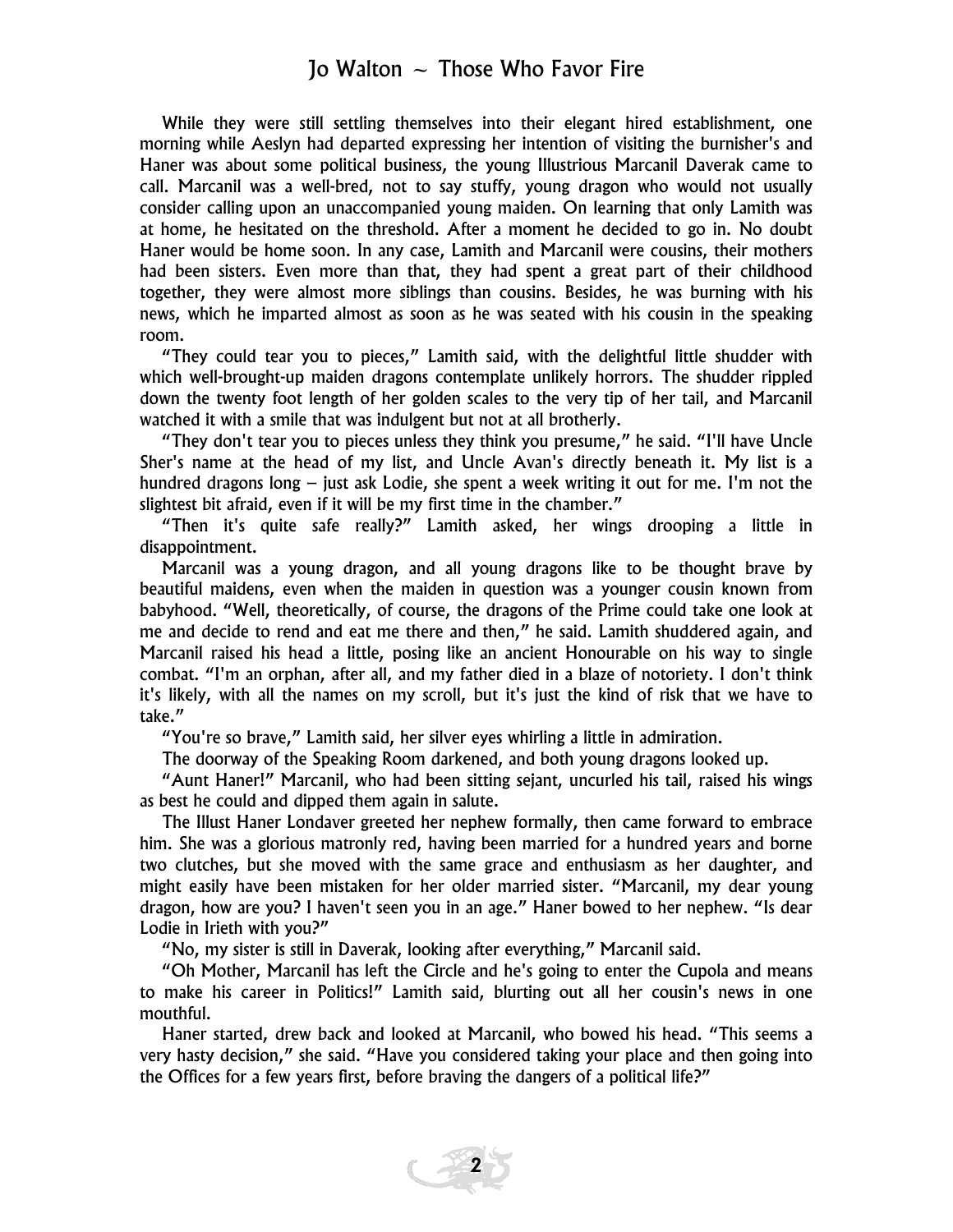Marcanil laughed. "That's precisely what Uncle Avan said. But I don't need to build up my wealth, I have inherited Daverak whole, thanks to your kindness."

"Your Uncle Londaver's kindness, not mine," Haner said, frowning a little. "It suited us very well to have a home of our own while my parents-in-law lived and you grew to your strength. You have thanked us enough. As for wealth, yes indeed, you have Daverak. It's rather wisdom I'd see you build up before you take such risks. Isn't the work of the demesne of Daverak sufficient for you?"

"Time enough to settle down to administering Daverak when I'm older," Marcanil said. "At present, Lodie lives there and can keep an eye on it."

"You can't rely on your sister," Haner said. "Lodie will be wanting to marry soon. Maybe I should have brought her up to Irieth with us this season." Lamith's horrified look showed how pleased she was that it was too late for this idea to be put into practice.

"She's happy enough at Daverak for now," Marcanil said. "When she wants to settle down, I daresay I shall too, we're clutchmates after all. For now, I want to take my place in the glorious administration of Tiamath, to make a difference. Great affairs are being decided, things that will affect every dragon until the end of time, and I want to take my place and have a voice in them now, not later when I'm older and everything is settled. Don't disapprove, Aunt Haner, I couldn't bear it. I've always thought of you as more of a mother than an aunt."

"If I have any influence over you I hope it's for good," Haner said, but she allowed herself to be mollified. "Well, I suppose young dragons need to stretch their wings, and this is your way of doing it."

"It's a very traditional way. I have a right to represent Daverak in the Cupola, as in Daverak itself. I have a scroll of names of dragons who support me." He glanced over at Lamith, guiltily. "There's no real risk."

"We could certainly do with more progressives in the Cupola," Haner said, giving way entirely. "You're absolutely right about great affairs. This very season, the Noble Assembly will be debating Subjugation. Your Uncle Sher is bringing a bill before them. It's why I've come to town, to be at hand in case there's anything I can do to help."

"I thought you'd come to town so we could have a season," Lamith said. "That's certainly what you told Papa."

"Two beeves with one spear," Haner said, turning to her daughter and smiling.

Lamith smiled back. "Papa will be here to take his seat for the vote, because that is when you will hold your ball," she said, awed at her mother's cleverness.

"It's just as you've always taught me, that every dragon has a stake in the world, and every dragon should be free to take a place in it. I want to hold the line against Subjugation, that's why I am so eager to take my place in the Assembly," Marcanil said.

"We do need every claw, though you're so young," Haner said. Marcanil glanced over at his cousin. Lamith's silver eyes were wide open and whirling with pride.

**3** 

"I wish I were male and could do as much for the poor bound servants," she said.

"I'll do it for you," Marcanil said, his scales almost glowing with pride and delight.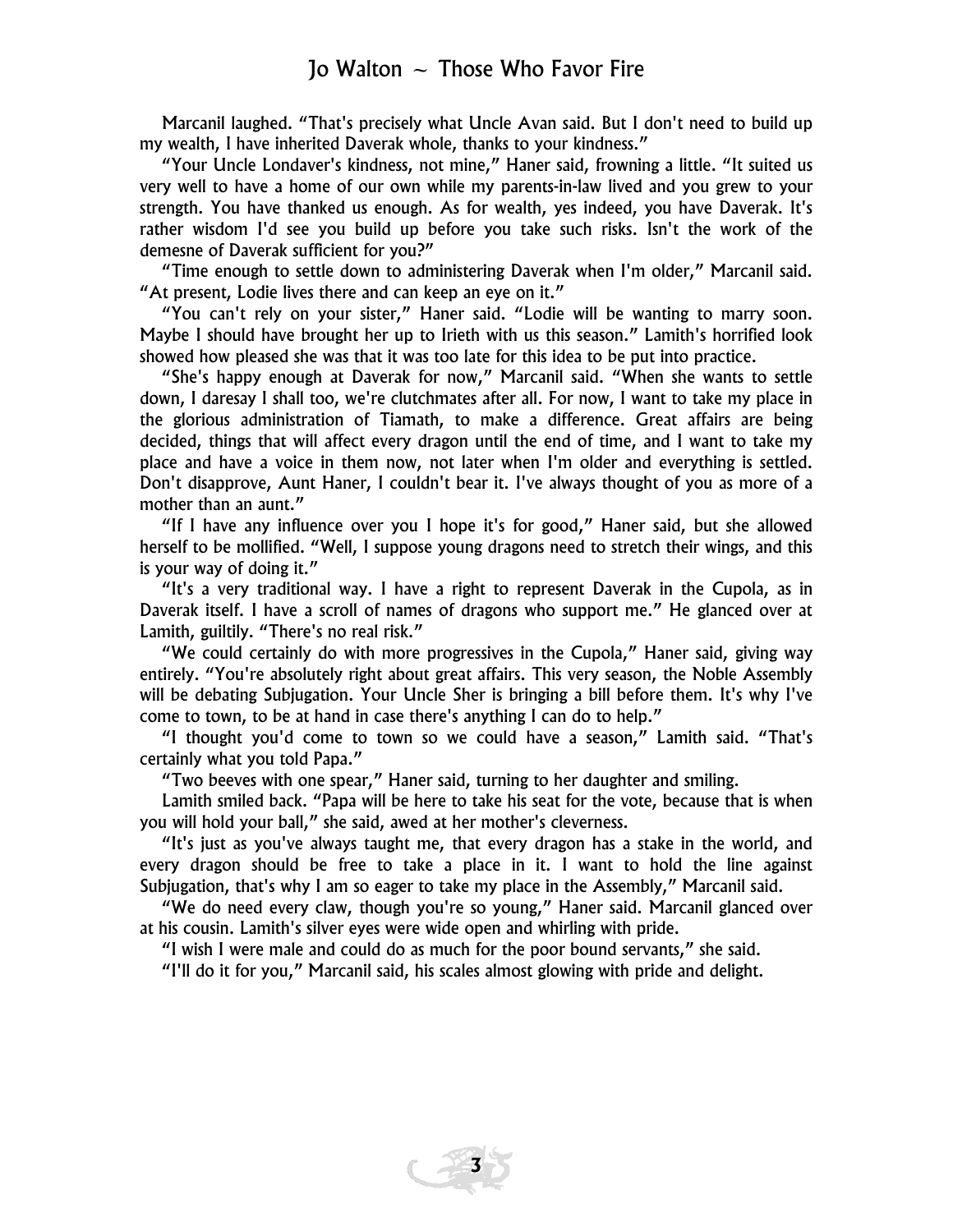#### 2. At the Club

At length Marcanil left his aunt's establishment for his club, which was located a short stroll along the river-front in the Toris Quarter. Inside he gave up his hat gratefully to the gatekeeper and hesitated for a moment in the hall. The sound of merry voices came to him from the gambling room, and the scent of long-dead muttonwools from the dining room. He was hungry, yet he hesitated. He belonged to the club because his dead father had belonged to it and because it furnished good company, not for the food. Food in Irieth was legendarily terrible. It is not possible to feed fresh meat to a city of several hundred thousand hungry dragons. Preserved meat, whether dried or smoked, will do at a pinch, but is not satisfying day after day. The meat proclaimed fresh in the markets of Irieth might have been already dead for several days. Yet even within the city there were better dinners and worse dinners, and the club provided some of the worst dinners poor Marcanil had ever been called upon to eat. He had entertained hopes of being invited to stay for a meal with his aunt, but the Londavers had an engagement and were dining away from home.

As he stood considering whether to eat a bad dinner or to seek good company, the outer door opened to admit two dragons. "Commander Alwad," the gatekeeper murmured politely, and then, "Sanj! I didn't know you were in town."

"I just this moment flew in ahead of the train," the young dragon addressed replied. "The rest of the family are coming along slowly with the baggage and the servants. They'll be opening Benandi House, so I shan't need to beg a bed here, but I thought I'd come along and hear the news."

"You're always very welcome here for whatever purpose," the gatekeeper said.

Marcanil turned around to confirm his suspicions. The elegant bronze dragon the gatekeeper casually addressed as "Sanj" was indeed his own cousin the Illustrious Sanjild Benandi. Sanj's title was not, like Marcanil's own, a title earned by inheritance. It was a title of courtesy only, which Sanj would hold until his father died and he became Exalted Benandi in his place.

"Hello Sanj," he said, feeling, as always, a little outshone by his showy cousin.

"Why, Marc. What a stroke of luck," Sanj said. "I was just discussing family affairs with Alwad here, who is a cousin by courtesy, and there you are to confirm the news. Were you going in?"

"I was wondering whether to eat here," Marcanil admitted.

"Oh my dear fellow, never lunch or dine at this place. The food's appalling." The gatekeeper laughed sycophantically. "Let's all have a beer or two and then go and dine at Benandi House after the servants have had a chance to get something ready. Grandmother insisted on bringing up some beeves for tonight. I've been listening to them lowing for the last thousand miles, so I've never looked forward to a meal more."

"Fresh meat! An excellent suggestion," Alwad said. "But you'll have to introduce me to your cousin, Sanj."

Sanj checked his stride. "Certainly. I thought you must know each other. Marcanil, this is the Respectable Commander Alwad Telstie, whose cousin Sebeth is married to our Uncle Avan. Alwad, this is my cousin the Illustrious Marcanil Daverak, whose mother was Berend Agornin, sister to my mother Selendra, may she fly ever free with Veld."

Only on the last words, speaking of his dead mother, did the laughter leave his voice, and only then did Marcanil realize quite how it bubbled constantly under almost everything that Sanj said. Marcanil bowed to Alwad, and Alwad bowed back. Alwad was an older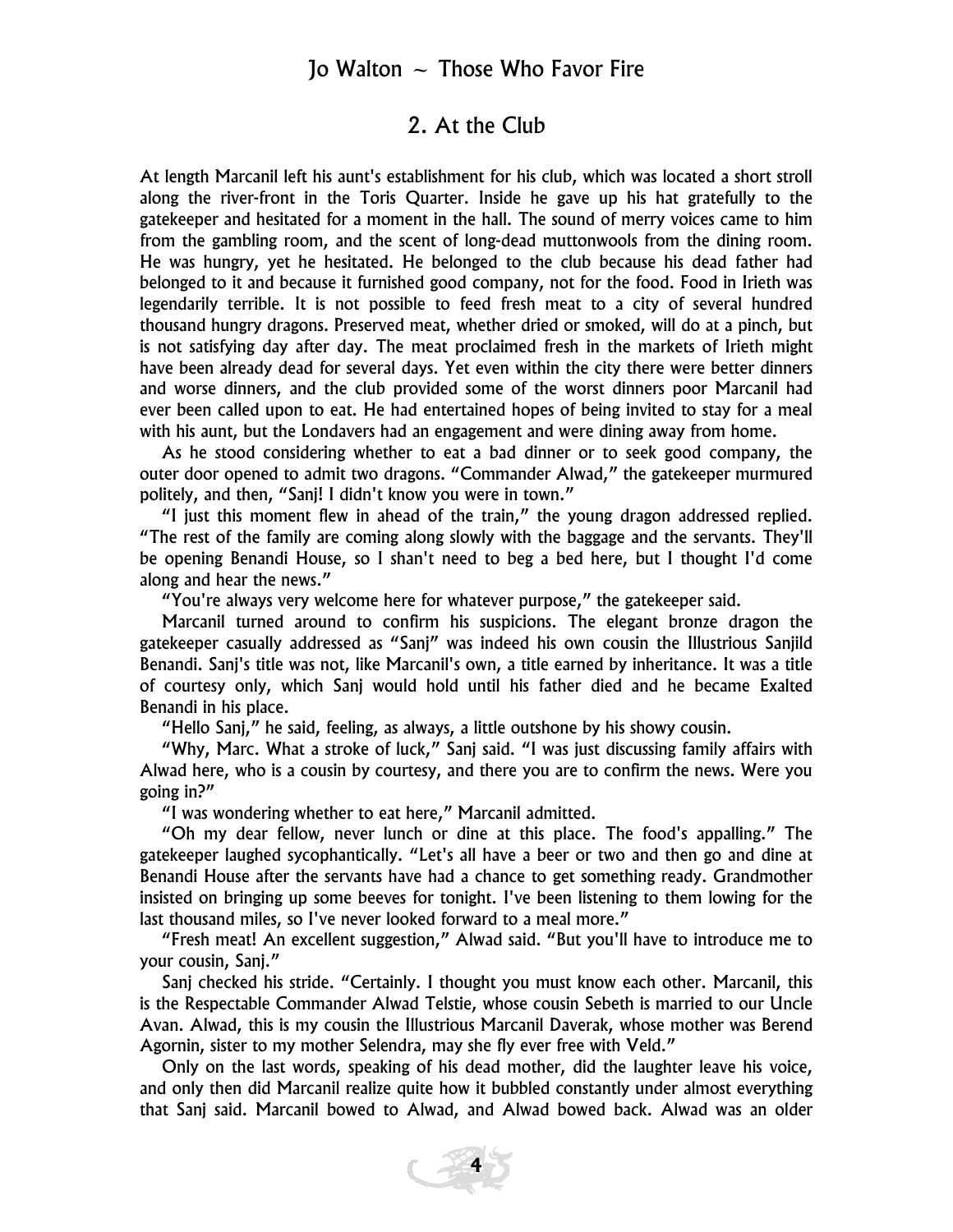dragon, forty feet long, perhaps of their parents' generation. His scales bore scars that spoke of his army life, had not the military title "Commander" been sufficient. Marcanil was not ready to acknowledge him a relation, though he certainly must be considered as a family connection.

"Now, some beer, before my flame bursts out of my throat and burns down the entire establishment," Alwad said. Sanj led the way into a small speaking room, just big enough for three and furnished in the quaint old fashioned style of light stones set against dark. Sanj sat couchant against the far curve of the wall. Alwad placed himself beside a small table, and Marcanil took the near wall. Almost as soon as they had settled, a scuttling servant brought beer. This speed astonished Marcanil.

"They like me here," Sanj said, catching the tail of surprise in Marcanil's eyes. "They need time to get used to you."

"You're younger than I am!" Marcanil said, which wasn't what he had intended to say at all. Sanj laughed.

"Well yes, but you've only just come down from the Circle, whereas I only spent one year at the tedious place, just enough to be able to say 'When I was at the Circle' in society for the rest of my life, which is all it's good for as far as I can see."

"It's a good place for making friends," Alwad murmured, taking a drink.

"It's perfectly possible to make friends in Irieth," Sanj retorted. "In any case, coming from my family, I might almost say I have enough friends ready made for me, and enemies too for that matter. There are few enough, at the Circle or elsewhere, who will choose to be friendly to be because I am Sanj, rather than because I am Illustrious Benandi, son of my father. Small wonder I seek out those who will."

"I think that is the same for everyone, when they are young and their family is prominent," Marcanil ventured.

Sanj waved a claw dismissingly. "So, Marcanil, I hear I am not the only dragon of our family to be taking his seat in the Noble Assembly this season."

Marcanil was pleased Sanj had heard. "Did your father tell you?" he asked.

"Father? No, as far as I know he knows nothing about it. He hasn't even arrived in Irieth yet, he's still on the train from Benandi. Alwad told me in the street on the way here. Have you heard about it?"

"Your father certainly does know, because I asked him myself to endorse my candidacy. He and Uncle Avan are the first two names on my scroll." Marcanil stretched his wings a little at the thought.

"You're to take your place for Daverak?" Sanj blinked. "What a charming idea. I am likewise to take the place for the Dignity of Agornin, as Father holds the seat for Benandi. It'll be a pure formality, of course."

"I intend to take my place to have a voice upon the issues and make a career in politics," Marcanil said, feeling silly rather than brave, now he had no female admiration as wind beneath his wings.

"Why, I shall certainly follow tradition and vote myself, when I am in Irieth, or when Father especially calls on me to do so," Sanj said, the laughter bubbling to the surface again. "But there's nothing unusual in the two of us taking our places, me as my father's heir and you to confirm yourself in your father's position now you've come of age. What is unusual, and what Alwad told me about, is Gerin, who wants to take a Mountain seat."

"Gerin?" Marcanil echoed, astonished, feeling his pink eyes whirling out of control. "Our cousin Gerin Agornin? Why in the world would he want to do it?"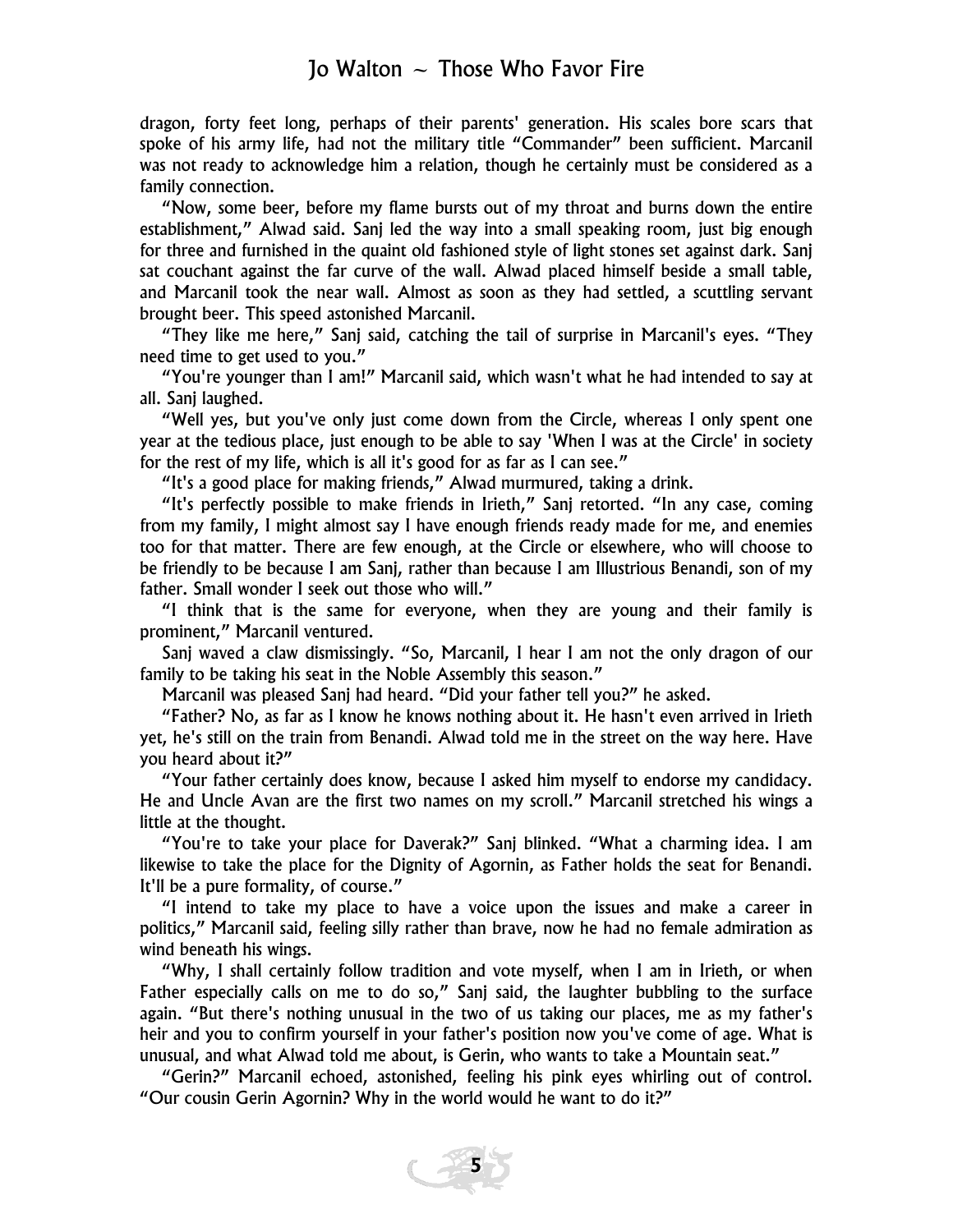"And what a way he's going about it," Sanj said. "He has no natural seat, of course, with his father being a parson."

"Nobody ever thought Gerin would be a parson," Alwad put in.

"Well, no, because he's fabulously wealthy in his own right," Marcanil said. "His parents hardly have gold to line their bed, but when Gerin was a dragonet he discovered an ancient treasure under the Mountains in Benandi."

"Some say Father should have kept it all for himself," Sanj said. "Still, he divided it with Mother and with the two Agornin dragonets. The one who actually found it died not long after, broke his leg and never got his strength back, the way it happens sometimes. I don't even remember his name."

"Wontas, may he fly free," Marcanil said. "I can remember him. I was at his funeral, not long after my father's death. Aunt Felin was terribly distressed, and so was your mother, that's what I chiefly remember. As for Gerin, we thought for a while he'd die himself of the shock. He was so upset he could hardly eat."

"Before I was born," Sanj said, dismissing his dead cousin with a wave of his claw.

"To get back to the live and fascinating Gerin," Alwad said, draining his beer and pouring another. "He may have been upset when his brother died, almost anyone with any sensitivity at all is upset when they lose a clutchmate. But he got over it, he grew up in the normal way, he's never been terribly bothered by anything since, as far as I know. He took a prominent place in society from the time he left the Circle, largely because everyone knows that he's fabulously wealthy. Frankly, with the way he gambles he'd have run through anything short of fabled wealth long ago. He's never shown any sign of interest in anything, other than gambling, drinking, dancing at respectable balls and leaving them to chase after tails of rather less virtue. But suddenly now he's announced that he means to support Rimalin's Mountain party and he's collecting endorsements to take a position in the Assembly."

"If he'd let us know he wanted it, if he'd ever shown any signs of being interested in a career in politics, no doubt Father would have found a place for him," Sanj said. "Veld knows it's not that unusual for a dragon to develop an interest in great affairs when he grows large enough to settle down – Father did it himself. He'd done no more than take his place in courtesy in the Assembly until after Mother died, and now he leads the party. But it sounds as if Gerin means to work directly against Father and all that we Rivers have been doing."

"But why?" Marcanil asked, looking at his beer as if he must have drunk enough of it to muddle his head. "What does he have to gain from it? The Mountains are mostly ancient plod-to-churches, dragons like your grandmother. I wouldn't have thought that would be where Gerin would want to fly, even if he has taken up a late interest in political affairs."

"We haven't the dimmest glow of an idea," Alwad said.

"I've never known him very well," Marcanil admitted. "I spent most of my youth with Aunt Haner and Uncle Londaver. When we visited Benandi we always stayed with you, not at the Parsonage."

"I always had the feeling he resented us for some reason." Sanj shrugged, serious for once. "He was always there, but always older, he never had time for Orald and me, and then he went away to the Circle about the time when Darapenth was born and Mother died. Since then I've hardly seen him, though Uncle Penn has let me know how he's doing – which has generally been just what you've said, Alwad, once I read between the lines of Uncle Penn's words. Drinking and gambling and chasing pretty tails. I can't think of any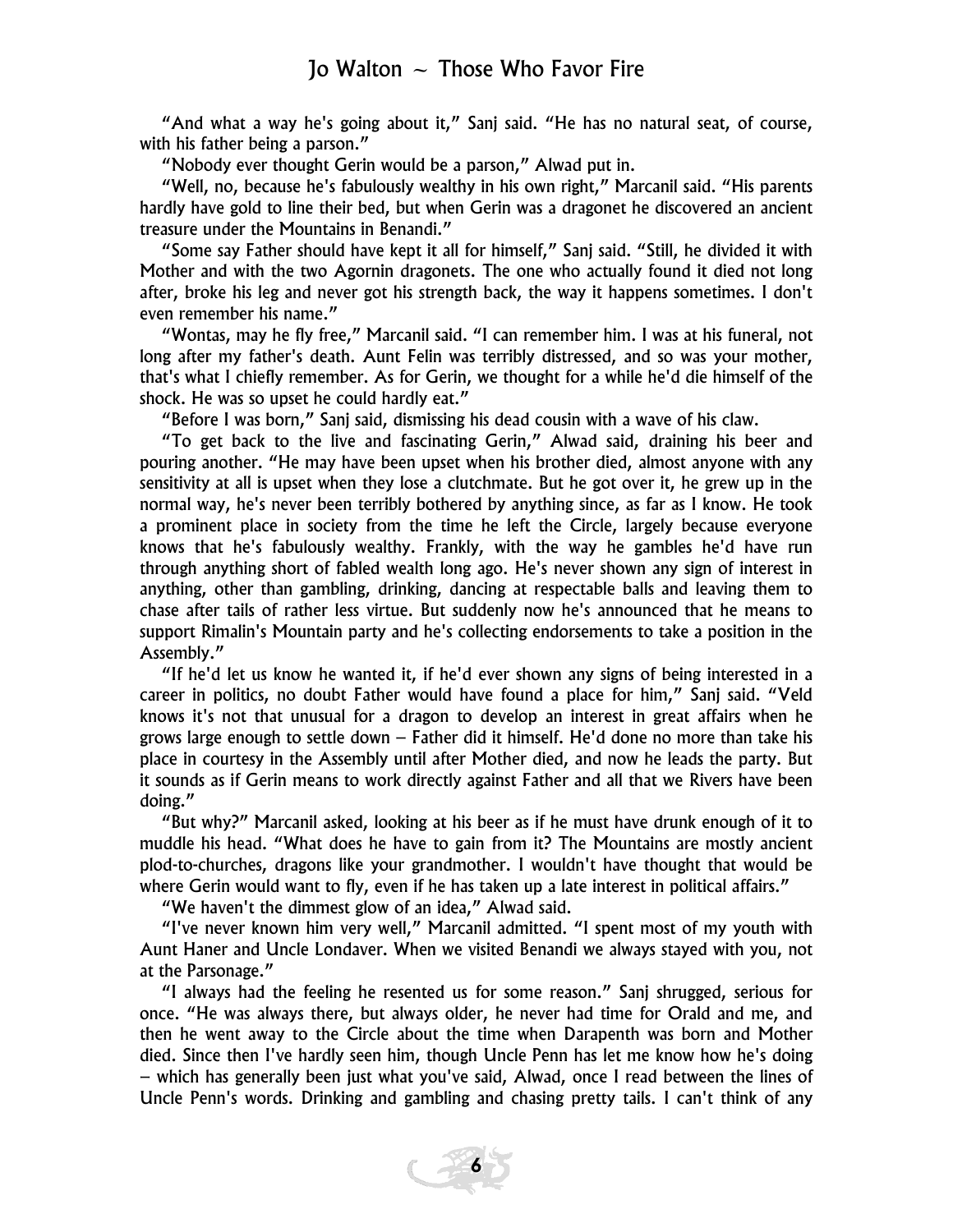reason why he might suddenly decide to try politics seriously, or if he should, why he would take up with Rimalin's crowd."

"Maybe he's run through his money," Marcanil suggested.

"My old nanny Amer used to lull me to sleep with stories about the machines they brought to drag it all out of the mountain," Sanj said. "There was gold there in fabulous quantities. Mother's share, which is Dara's dowry, fills a whole tunnel, and Gerin got twice that, his own and his brother's share."

"Doesn't seem likely, I admit," Alwad said. "Still, it's gold, and I've seen him myself lose thousands of crowns in an evening at the card table."

Marcanil wondered if Alwad had perhaps won some of those thousands of crowns from his cousin.

"Thousands of crowns would be nothing to what he found," Sanj insisted. "We're talking about the *treasure of Majestic Tomalin*. I grew up on the stories of that discovery. Nobody could run through that much gold in  $-$  what is it, a mere century?"

"He must have some reason for taking up politics though, and I'd dearly like to know what it is," Alwad mused.

"I'll be sure to ask him if I see him," Marcanil said.

"And if you do, you must let us know what he replies," Sanj said, laughing once more.

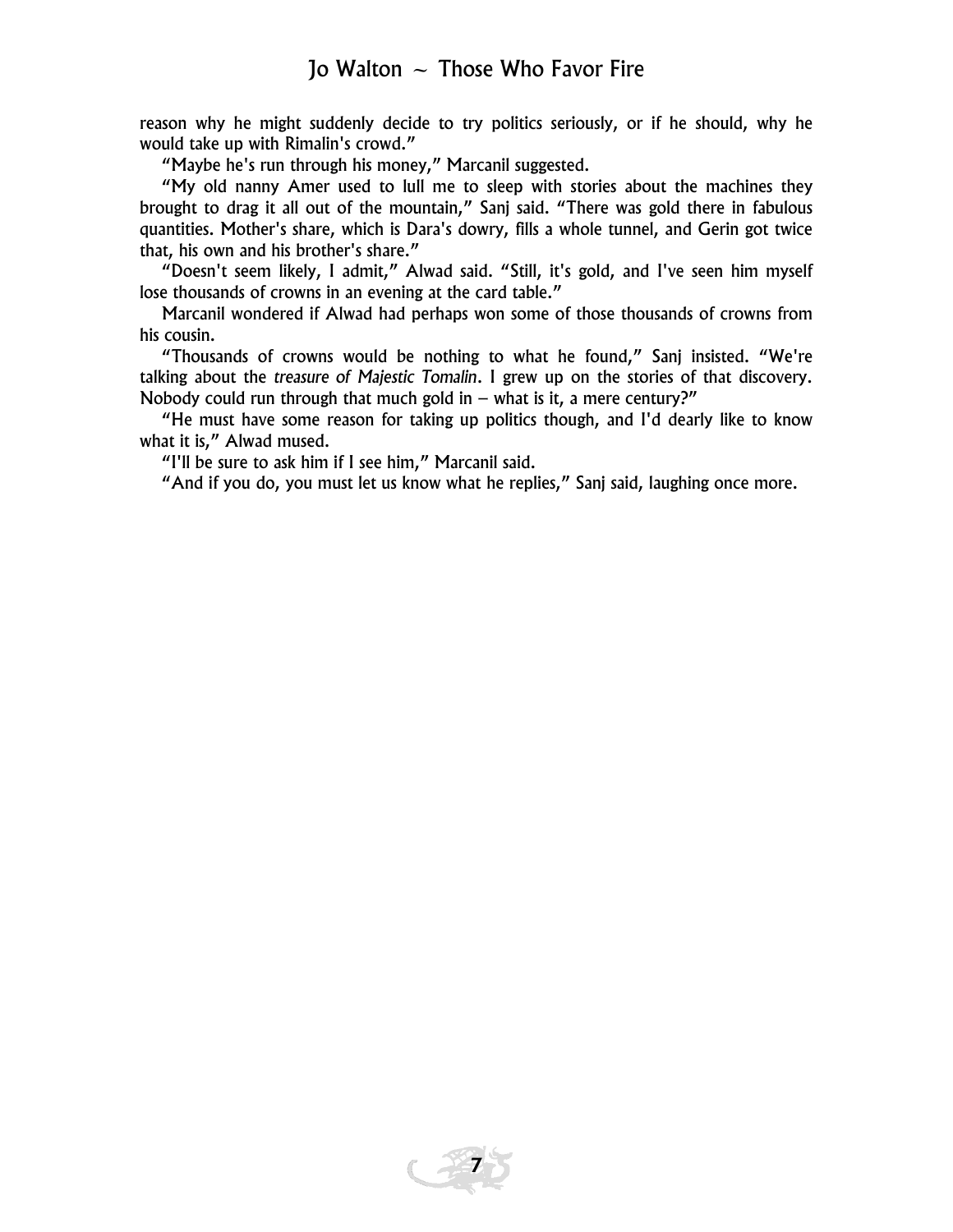#### 3. Gerin Agornin.

In truth, even fabulous wealth, treasure of ancient kings discovered under the hills, gold enough to fill tunnels, can come to an end.

Gerin Agornin opened a slit of eye and regarded his servant, Parten. Parten was his usual immaculate self, his seven foot length neatly poised to obey his master's wishes, every black scale clean, even the bindings on his wings were tied impeccably. The only unusual thing was that he was standing in his master's bedroom, practically on the gold that constituted his master's comfortable bed, before his master had called for him, or thought of calling for him, or of waking up at all.

"I really do feel you should get up, sir," Parten said.

"I have the feeling you've been saying that for a while," Gerin said, yawning hugely, revealing the great cavern of his mouth.

"Yes, sir," Parten said, allowing a trace of emotion to underline his respectful words.

Gerin laughed and stretched his wings a little. "Yet I don't recall giving orders for you to wake me?" he said.

"No, sir." Parten looked pained. "I used my own judgement this time."

"What time is it, anyway?"

"It's an hour before noon," Parten said, neutrally.

"I don't know when I got to bed but it couldn't have been less than two hours after midnight," Gerin said, yawning again.

"Yes, sir."

"A long political party, at Rimalin's, which went on very late. Opening of the pre-season sort of thing. You must know when I came in, you helped put me to bed."

"Yes, sir."

"So what's so shell-cracking important that you felt you had the right to exercise your judgement and wake me so early?"

"There is a morning caller for you, sir."

"You woke me for a *morning caller*?" Gerin opened both eyes wide to stare at Parten. "Have you taken leave of your senses? Has caring for me driven you completely out of your wits at last, Parten? I never see morning callers, and they are content to leave their cards and consider their social duty done."

"Yes, sir," Parten said. "Generally, you are entirely correct. Yet, in this particular circumstance I felt it best to waken you."

"Who is it?" The possibilities raced through Gerin's mind. "You wouldn't wake me for a creditor. My father? Surely he's not in town? Exalt Benandi? I heard they were coming up."

"It's your cousin, sir."

"Which cousin? I have dozens. Sanj Benandi? You surely haven't woken me for Sanj, Parten?"

"No, sir. The cousin in question is the Respected Aeslyn Londaver."

Gerin groaned and fell back on his gold. "I knew they were in town. Aunt Haner left a card already. Tell them I'll return their call one of these days, though I shan't."

"No, sir."

Gerin growled.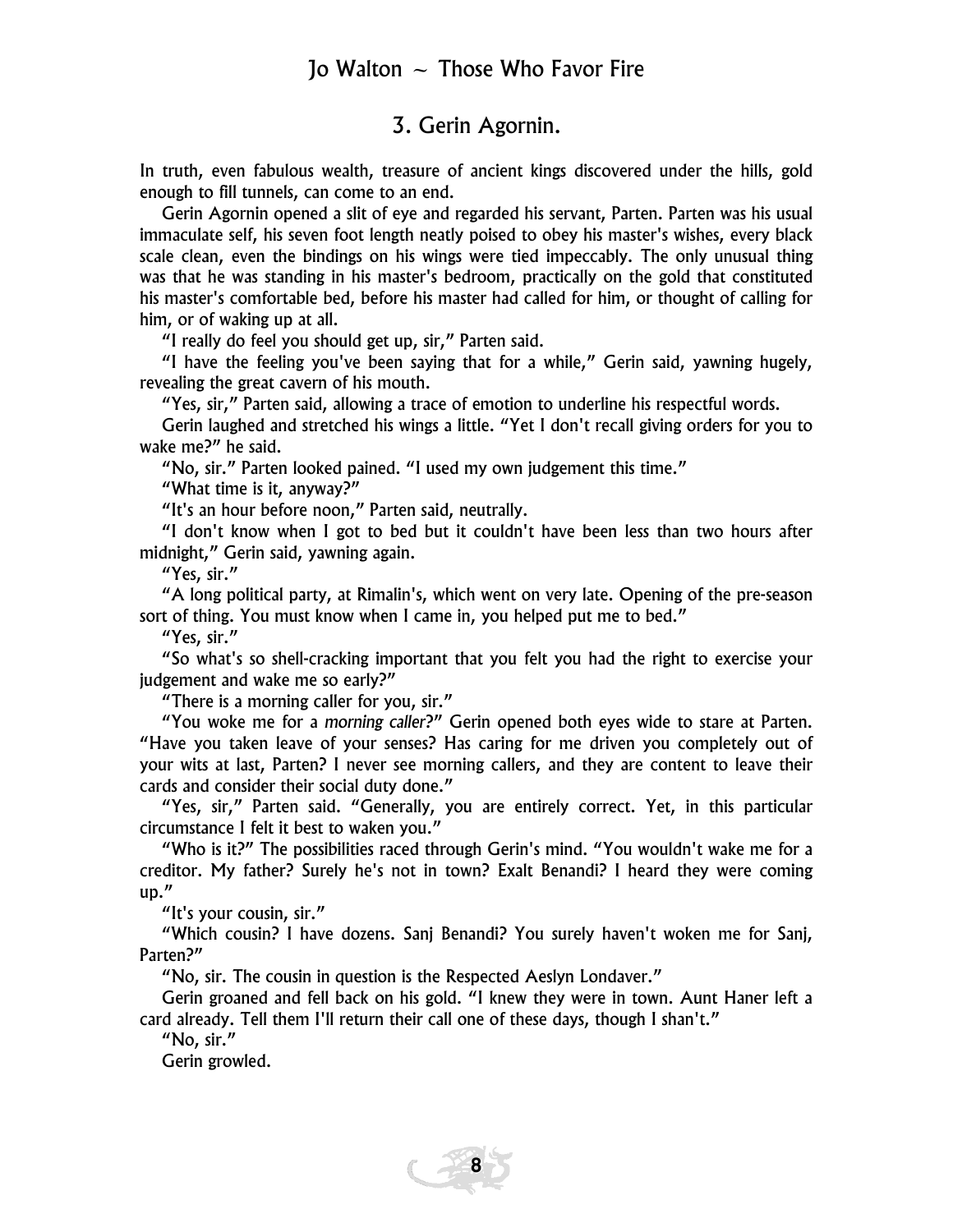Parten unruffled, went on undeterred. "You don't understand, sir. The Respected Aeslyn Londaver is here alone, not with her mother and sister, nor even with some other companion, but entirely unescorted."

Gerin leapt out of bed, his wings opening, of their own accord, as if forgetting that he was underground and could not fly. "Why didn't you tell me sooner?" he asked. "My hat, Parten, at once."

"Your hat, sir." Parten handed him a neatly folded morning hat, which Gerin snatched and settled onto his head at an angle. Parten reached up to straighten it, but was brushed aside by his master's wings.

"No time for that. Where did you put her? Who else knows?"

"She's in your study, sir, and as far as I am informed, no other members of the household are aware of her presence. I opened the door to her myself, and I have not called for refreshments."

"So she's been sitting there all this time without refreshments?" Gerin left the bedchamber and hurried along the upward-sloping passage towards the public parts of the establishment. Parten followed, taking care to avoid his master's lashing tail.

"Sorry, sir, I felt that under the circumstances..." Parten's explanation trailed off diplomatically.

"No, you were quite right," Gerin said. "But bring us something now, without letting the kitchen staff know who's here."

"Tea, sir? I fear anything more substantial might risk damage to the library."

"Tea," Gerin confirmed, coming to the library door. "But be quick about it. I want to get her out of here and back where she belongs as soon as I can."

The library door had been one of the features of the establishment that had caused Gerin to chose to hire it as his base in Irieth. Doors, generally, were regarded as old fashioned, and possibly a little seditious. They had overtones of the Old Religion, of conspiracies, of clandestine meetings carried on behind them. Sleeping chambers and elimination rooms needed doors, to preserve modesty, but generally in new establishments nothing else was considered to need them. The library door was old, from long before the present fashion, and clearly the owners of the establishment either thought the library sufficiently unimportant that it could keep its door when the doors of the dining room and speaking room had been removed, or concurred with Gerin that it was useful from time to time to have a room above ground where one might be unobserved.

The library was a pleasant room. There were low book-cases around the curved walls, and above them hung woven carpets in rich colours of sunset and winter-dusk, forming scale patterns. Many would have felt the room enhanced by its only occupant, Aeslyn Londaver, who had seated her golden-scaled self couchant against the far wall and was engaged in reading one of the books. She was wearing a very fetching hat, of a white fur trimmed with gold that brought out the contrasting and purer burnished gold of her scales. Even though he had spent the last three years avoiding her and he knew he could never touch her, Gerin felt his wings lift and his scales brighten at the sight of her.

"Really, Gerin, did they have to wake you or send out a search party?" she asked, closing the book but keeping her place with a finger between the pages. "I knew you were busy and hard to find, but I must have been waiting for you half an hour."

"That's better than you deserve, for you shouldn't be here at all and you know it," Gerin replied.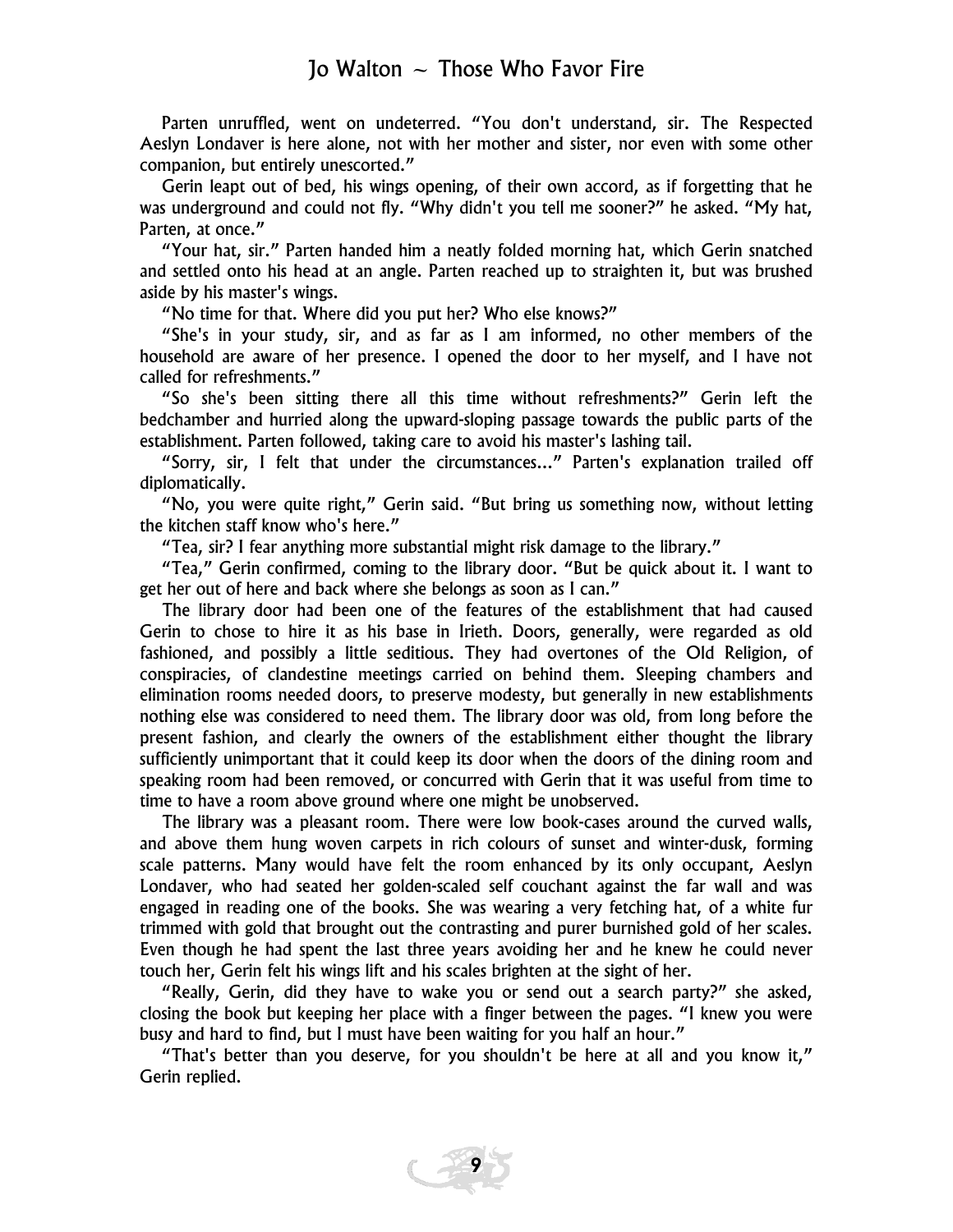"And how else am I going to see you, when you've been avoiding us ever since Mother brought us to town?"

"Young maiden dragons do not pay morning calls alone, not on anyone, and least of all on young unmarried dragons, even if they are cousins," Gerin said, sidestepping the issue of his behaviour. "Your mother should have told you that."

"She did tell me." Aeslyn laid the book down carefully on top of the shelves. "She thinks I'm at the burnisher. But Gerin, we've been in town two weeks, and we left a card the first day, but you haven't come near us. I know you were in town, because I have heard on every side that you are going into politics."

Gerin looked at her hopelessly. She was so beautiful, and so impossible to him, now. "You won't have any reputation as a respectable maiden dragon if you do this sort of thing," he said. "Your mother has brought you to town to find husbands for you and your sister. You can destroy all chance of that by this kind of behaviour."

"Very well," Aeslyn said, her eyes whirling very fast, dimmed with unshed tears. "I have heard what I came to find out, and I shall leave you. You clearly don't care for me. You need not fear this call will be repeated. Goodbye."

At that moment, the door opened, and Parten came in with the tea tray, almost bumping into Gerin, who had stayed as close to the door as he could since he came into the room. He edged sideways a little now, allowing Parten to come past him and arrange the tray half way between the cousins, on top of the bookshelves. "Will you pour, Respected Londaver?" he asked, moving away from the tray.

Aeslyn hesitated and glanced at Gerin, clearly caught between her desire to leave and her training in etiquette. A properly brought up maiden dragon might not pay morning calls alone, but how much less can she refuse a request to pour tea?

"You may as well have some tea since you're here," Gerin said, ungraciously. Parten backed out of the room, giving his master an uncomfortable look as he went. Aeslyn advanced to the teapot and poured, then retreated with her own cup, allowing Gerin to come forward and take his. At a well conducted morning call, even in a bachelor establishment like Gerin's, there would be older female servants to carry around the cups.

Aeslyn settled herself back against the wall, drawn up sejant now, her cup in one hand. "Do take your tea, Gerin," Aeslyn said, her voice falsely sweet.

"I remember my sister Zile telling me about this method of serving tea," he said, coming forward to the tray. "I don't believe I've ever experienced it before, but then, why would I? I avoid paying morning calls as assiduously as I avoid recieving them."

"You're just too selfish to live," Aeslyn burst out. "I don't know how you can just devote your entire life to pure pleasure, not caring as much as a shed scale about anyone else, and then have the gall to boast about it."

"I wasn't boasting," Gerin said, stung.

"You were. But never mind. It isn't devoting yourself to pleasure I mind, I only wish I could do the same. It's just that you don't understand, Ger, you can't see what it's like for me. Did you notice my hat?"

"It looks quite stunning on you," Gerin admitted.

"It's the first absolutely new hat I've ever had. Mother's allowing us three each for the season. Three! When all the other maidens will have hundreds. And I'm supposed to be in raptures over even those three – Lamith *is* in raptures about them. But Lamith's very easily satisfied. She's just like mother. She really cares about fairness and the condition of servants and all of that. Whereas I can't help thinking that if Mother were less obsessed with that, if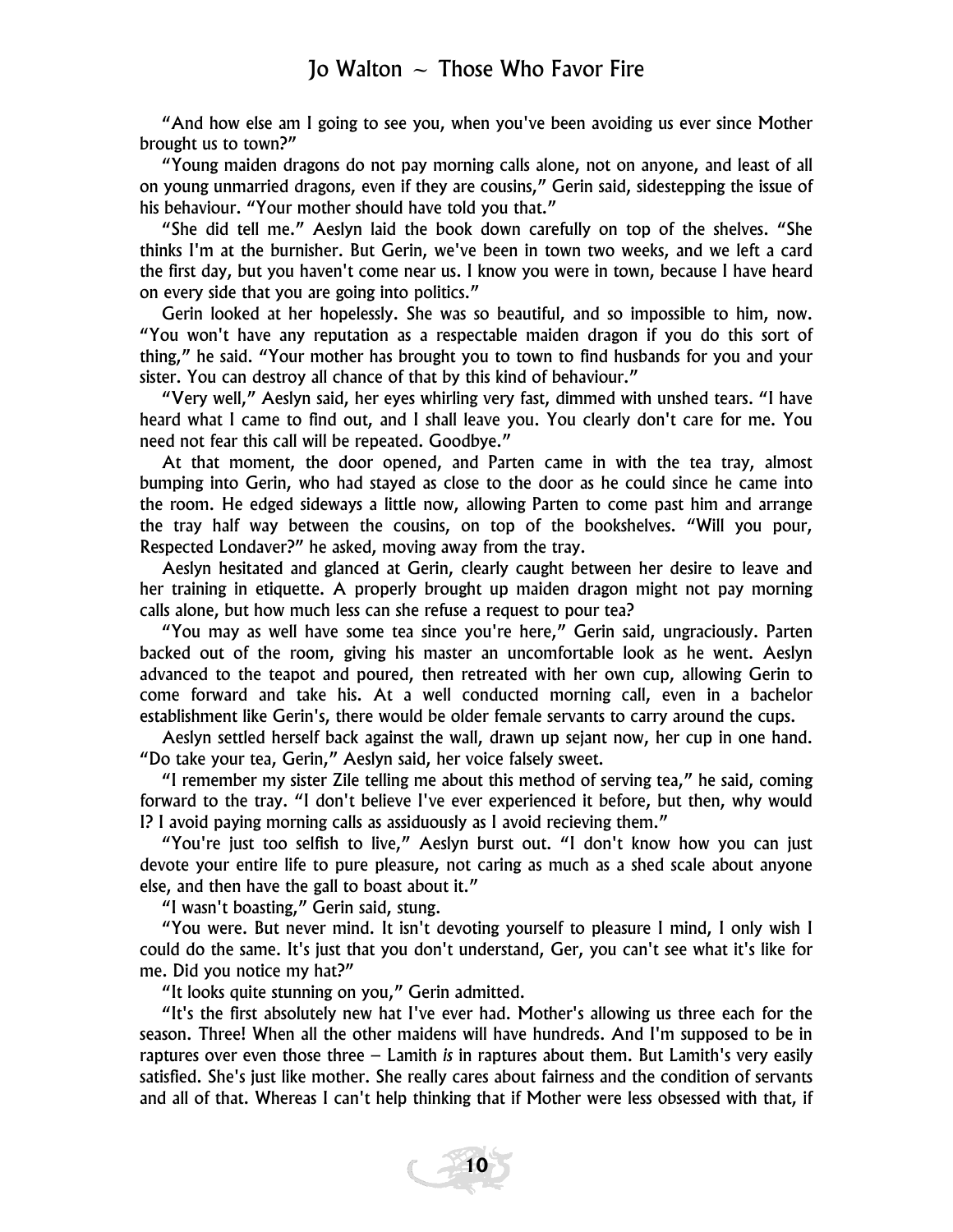she and Father would run Londaver the way everyone else runs their estates, we'd all be ten feet longer and have three times as much gold. And there's so little I can do – come to Irieth to find a husband, as you said, and there you are with all the freedom in the world, everything, male, fabulously rich, and now a career in politics. You can do anything you choose, and I have three hats and practically no dowry and have to hope some dragon who's not too old or too repulsive notices me."

"It's not that I don't care," Gerin said, though he had not meant to say this at all. "Aeslyn, I have been avoiding you, it's true."

"I didn't mean to come here and throw myself at your feet," Aeslyn said.

"It's just that three years ago, at Daverak, you seemed to care about me."

"You were too young, then," Gerin said, interrupting her. "Too young to change your scales. And be glad you were too young, because I would have married you and that would have ruined both of us. No, listen. I came back to town then, three years ago, and my thoughts were all about marriage, settling down, you."

Aeslyn took a step forward, her green eyes beginning to whirl.

"Stay where you are!" Gerin said, harshly. "I began to take heed of my affairs in a way I had not done before. You say I am fabulously wealthy. It's not true. I discovered a treasure, and for a hundred years I lived on that treasure as if it had made me rich, but it had not."

"How had it not?" Aeslyn asked.

"I don't know," Gerin said, spreading his claws. "I drew on it as if it were endless, but I found, too late, it had an end."

Treasure, in whatever vast quantities, is nothing but capital, and unless invested wisely, capital on its own produces nothing. Capital spent is capital lost. It would have been better for Gerin to have viewed his apparently endless fortune in the way a maiden views her dowry – something to be bartered for position and a lasting income. Treasure can become wealth. When a dragon sells ancestral lands because a city is growing onto them, and uses the purchase money to invest in factories in that very city and railroads to connect the city to other cities and to the countryside, treasure becomes wealth. If Gerin had purchased an estate and been content to draw his wealth from land, or if he had invested in factories in one of the manufacturing cities, the treasure his brother stumbled on in the hills above Benandi might have proved wealth enough to establish a new great family of dragons.

Instead he had let it run freely through his claws as if it were in truth endless, investing some, indeed, but only in risky ventures that might bring in great returns or great losses. Gerin saw such things more in the nature of gambling than of sober investment, and there, for once, he was wise. Sober investment he shunned as if it were a fur hat in Greensummer. He took his treasure to Irieth and spent it as he needed it, living on equal terms with those who had great lands to bring them great incomes, looking down a little on those of his acquaintance, like Alwad, who maintained a profession. He never thought to measure his treasure in terms of income, and indeed in those terms it was meaningless. He had no income, he earned nothing and neither did the gold, he simply lived upon capital until it was gone.

"But it is gone?" Aeslyn asked, her voice hardly more than a whisper.

"Quite gone," Gerin said. "There are two pieces of gold I would never part with, a box and a crown my brother and I carried out of the mountain first. The rest is spent, or worse, owing. I could sell my bed and have perhaps eight thousand crowns when I'd paid off my debts – and that's today. Another day selling everything might leave me eight thousand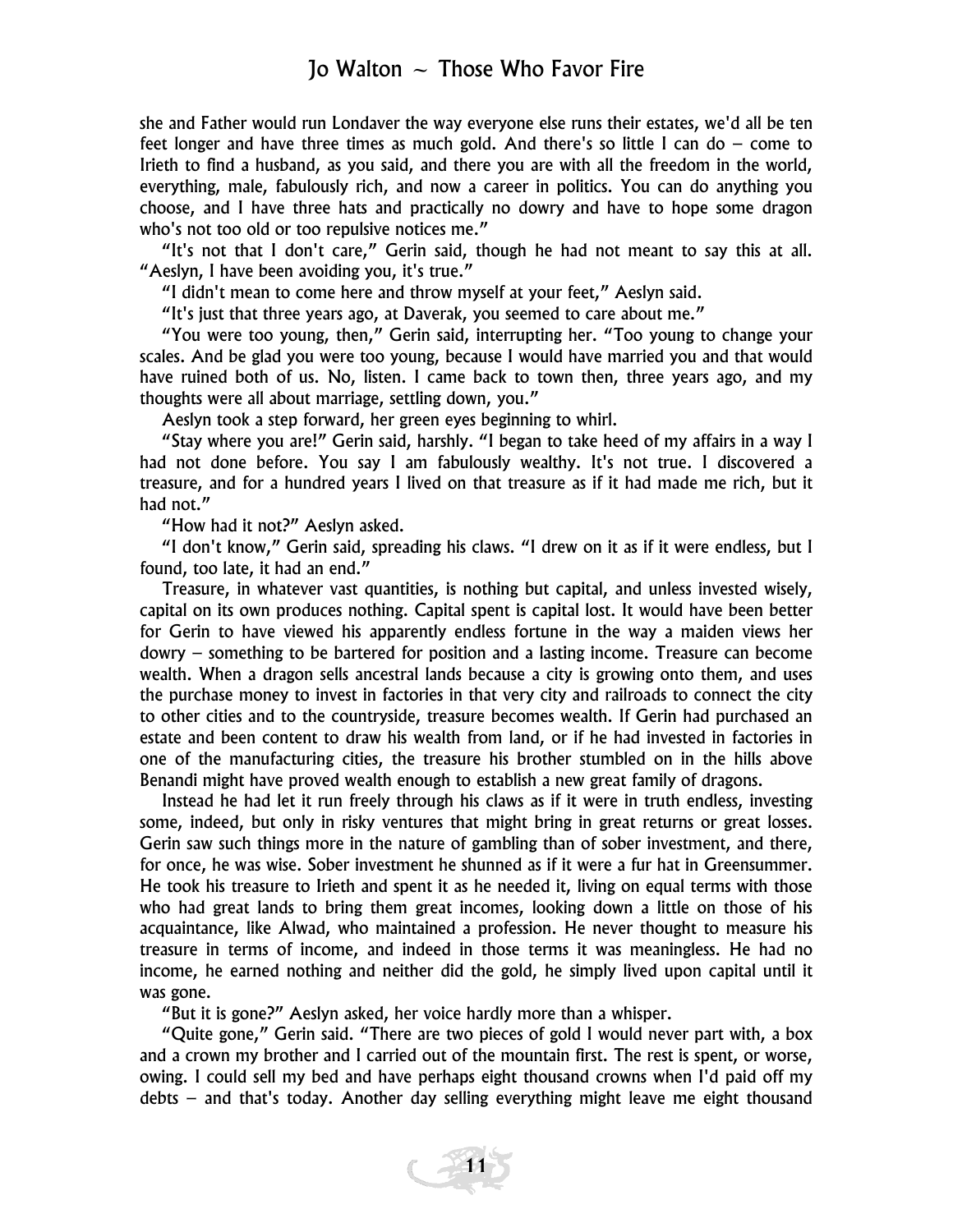crowns in debt. I don't sell anything. I live as I have always lived, and dragons extend me credit because they believe I am rich. I gamble a little, still, and sometimes come out ahead. I have some investments that might bring in a profit one day. I am going into politics in the hope of re-establishing myself, but  $-$ "

"Do you owe money to Rimalin?" Aeslyn asked, seeing straight through to the heart of it.

"Yes," Gerin admitted. "He thinks he has bought me. He is the only one who knows my treasure has run out. I don't understand him entirely, but he thinks he has a use for me, and I dare not go against what he asks." He groaned. "I know I have let you down, and I feel I have let down Wontas, my brother. Ever since he died, I have always tried to live for both of us."

"You must marry an heiress," Aeslyn said, and laughed. "It is the same for you as for me after all, Ger, exactly the same. We both have to find position through marriage."

"I could not ask you to marry me when all I could have offered you would be the most abject poverty," Gerin said. "So I left you alone. I had not turned your scales, there was nothing to bind us."

"Of course not. I understand." Aeslyn set down her cup. "Between my dowry and your bed we might have had as much as a poor country parson, perhaps, but no more. Neither of us could ask that sacrifice of each other. But it cheers my heart to know that you do not despise me, that you weren't avoiding me because you didn't care for me, or because you were trifling with me. We must help each other find rich dragons to marry now, an heiress for you and an heir for me, perhaps."

Gerin took a step forward despite himself. She was so brave, so determined. "Aeslyn  $-$ "

"No, stay where you are!" she said, raising her hand. "And in any case, I must go. You're quite right, I should not be here. I'm glad I came, I'm glad to know how you feel, to understand."

"It would be best if you forget me," Gerin said. "I hoped you might have forgotten."

"How could you think that of me?" Aeslyn asked. "I'll never forget you, no more than you'll forget me. We'll just do what we have to do, that's all."

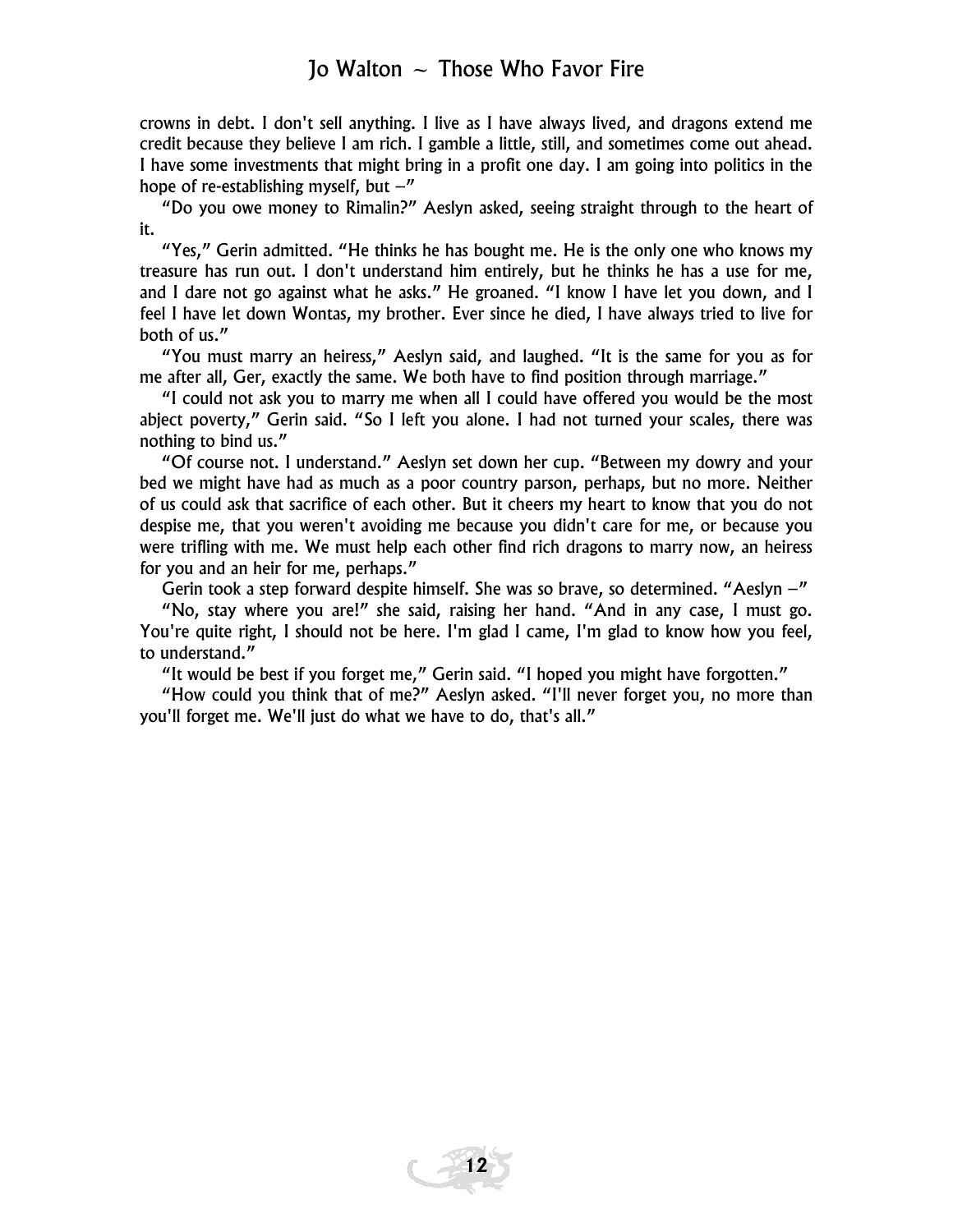#### 4. A Call at Telstie House.

In the heart of the most fashionable quarter of Irieth, the South-West, lay the grand Riverfront Row, and in the centre of that row stood Telstie House. It was fronted by a grand row of steps in the manner of houses built shortly after the Conquest. The doors were not arched but made of great blocks of stone, with jutting lintels, which gave the place an ancient intimidating feel. The house had been empty all winter, staffed by a scant handful of servants, but now it was being scrubbed and polished by servants newly bought or newly brought to town, for its master and mistress were in residence. Above ground there was a dining room, a speaking room and huge ballroom, one of the biggest in the city, and below ground there were the private chambers of the Telstie family. Servants scurried about, cleaning the rooms, preparing food, in a constant stream of bustle.

The mistress of the house, the Eminence Telstie herself, would not have dreamed of opening her doors to friends until the bustle was quite subdued. She accepted no morning callers on her first morning in Irieth, but remained in her undercave until it was time for a quiet lunch with her husband and sister-in-law. Time and egg-laying had not been as kind to Sebeth as to Haner. She had barely survived her most recent clutch, and even now, ten years later, she showed signs of the strain in the thinness of her face and the colour of her scales. They were now a faded terracotta shade and no amount of burnishing or even paint could make her scales shine. She still tired easily, despite having spent much of the last decade immersed in hot springs with reputed healing qualities and feeding on all the best delicacies – including the larger part of the weakling dragons of the Telstie demesne. Her husband, Avan, the Eminent Telstie, far from grudging her this, almost grudged the portion she insisted he and the children take. He bought her ever more magnificent hats and jewels and assured her constantly of his continued love and support.

As Sebeth came out of the great domed Undercave she saw Avan taking a pile of calling cards from one of the younger and prettier new servants. She watched them for a moment. Avan had clearly said something to her, because they were both smiling. Sebeth's eyes whirled a little faster. She trusted her husband but she did not like to see him paying attention to females other than herself. "Give those to me," she said, abruptly.

Still smiling, Avan handed the stack of cards over obediently. "I was just saying to Nevris here, we don't need to blow a trumpet or even set out a banner to say we're in town, just coming in quietly seems to be more than enough."

Sebeth did not smile and dismissed Nevris with a gesture. "These are probably from the most boring dragons, they're always the ones who come to Irieth early in anticipation of the season. Those, and the ones with daughters to present."

"Oh, very likely," Avan said, soothingly, as Nevris made her way back to the kitchen. "I was just surprised how many of them there are for a very first day here."

His soothing tone irritated her further. "And don't learn the names of all the staff, it makes them get above themselves," she snapped.

Avan's gold eyes whirled in surprise. "I never make a practice of learning all the names, but if I remember them I use them," he said, gently.

"No, just the names of all the pretty ones," Sebeth said, knowing she sounded like a child.

Avan's wings started to rise, then he laughed. "Oh my dear, you know I never notice anyone else when you're in the house! You still have the prettiest tail in Tiamath."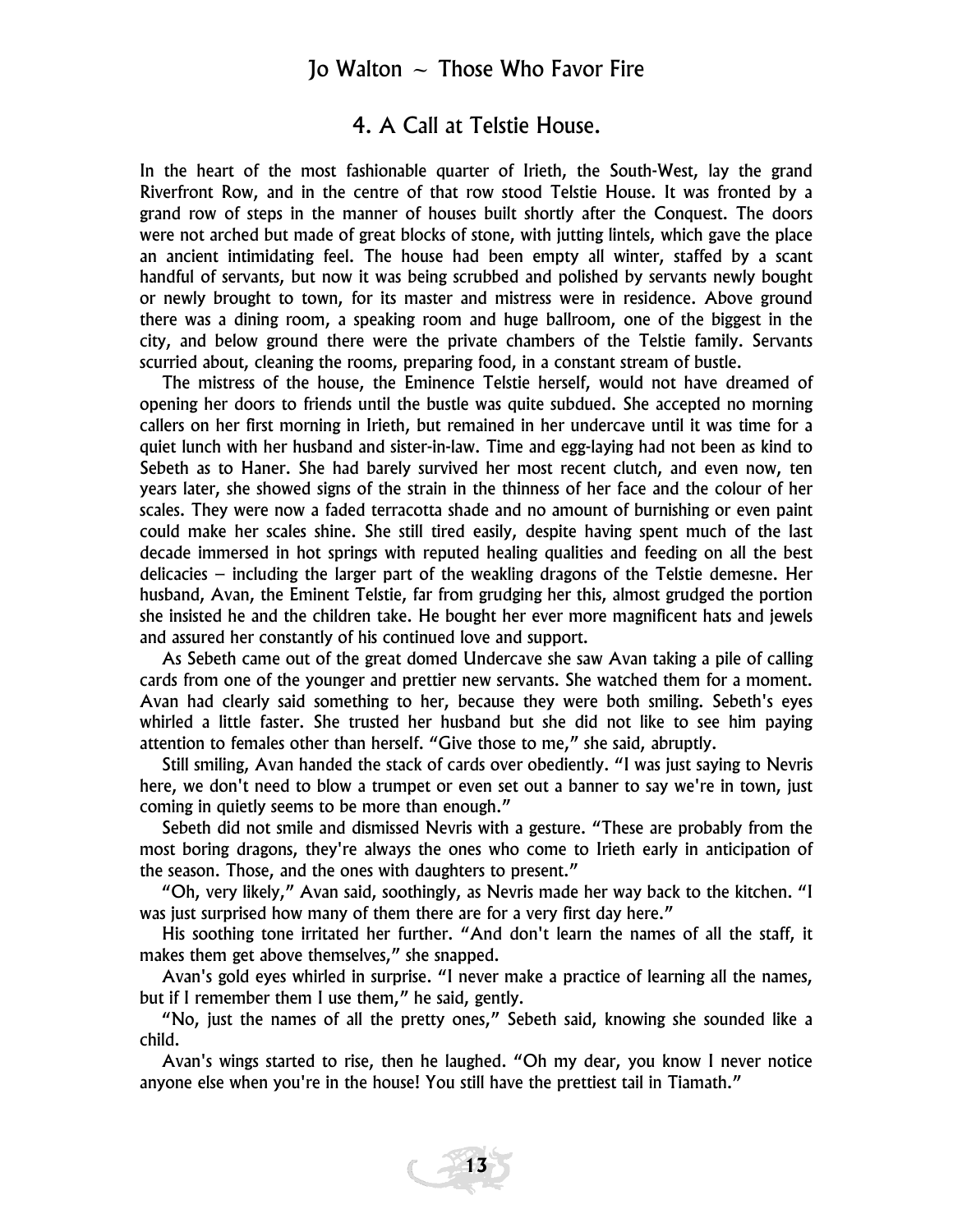Sebeth had long known that compliments may flatter but don't reassure when they are asked for. She shrugged. "Let's go into the speaking room. And I do hope dear Haner doesn't go on and on about how we should free all the servants while they're in the room. She should know it makes them unsettled."

"Subjugation is going to come up in the Cupola this season, you know," Avan said as he followed Sebeth into the Speaking Room.

"It's always being discussed, but it won't come to anything, surely?" Sebeth flicked her wingtip over the head of a small bronze statue of Veld.

"There's a surprising amount of support for it," Avan said. "The problem is how all the servants will support themselves if they're not servants. In ancient days, before wing-binding was thought of, we had all the world to spread out into, not just one small country surrounded by the Yarge."

"The real problem is how we'd get anyone to stay in service if they didn't have to  $-$  or how we'd get anyone to go into it in the first place," Sebeth said, settling herself by the fireplace. "Ever since they started paying dragons to work in the factories servants have been running away to the cities and working in them. Removing subjugation would make that ten times worse. But how could we keep up our way of life without servants?"

"Please don't get into an argument about this with Haner," Avan said.

"I promise I won't bring up the subject if she doesn't," Sebeth said, tossing her head.

At that moment they both heard a disturbance at the outer door, shortly followed by a servant announcing Haner, Aeslyn and Lamith Londaver. "I'm so sorry we're late," Haner said as soon as greetings had been exchanged. "Aeslyn took simply forever at the burnishers."

They hadn't done that much for her, in Sebeth's critical opinion. The two Londaver sisters were very alike, and both fairly pretty, but Aeslyn was a distinctly paler gold than her sister. She must, Sebeth thought, do something for those maidens. She'd see they were invited about, and introduce them to some of Avan's younger political friends. It would be easier, of course, if Haner wasn't always so impossible. Perhaps she could offer to buy them some hats, nobody ever had enough hats, especially in Irieth, and the Londaver demesne was notoriously scant of gold because, of course, of Haner's servant policies. On the other hand, perhaps she shouldn't subsidise Haner's idiocy by buying hats for her daughters.

Avan assured his sister that they weren't late and anyway it didn't matter, while Sebeth flicked through the cards. They were, as she had expected, from all the most boring dragons she knew. About half way through the stack she paused and felt that all eyes were on her.

"Did you say something, dear?" Avan asked.

"I wasn't aware that I had," she said. "It's just that I found a card here I didn't expect. The nerve that dragon has."

"Who?" Haner asked.

"Well, that's the question. She calls herself Respected Mavonin, and she says she comes from Edawoon, which is one of the new mufug cities in the north. But nobody has ever heard of her, not even others who come from the region. She says she's a widow, but nobody has ever heard of her dead husband either. Anyone might say they were a widow, though she seems a little young for it. Certainly she's pink." Sebeth let the last word hang on the air in all its implications. Aeslyn and Lamith exchanged glances.

"I don't understand," Haner said. "Some poor friendless dragon comes to town and nobody will accept her cards because they don't know her?"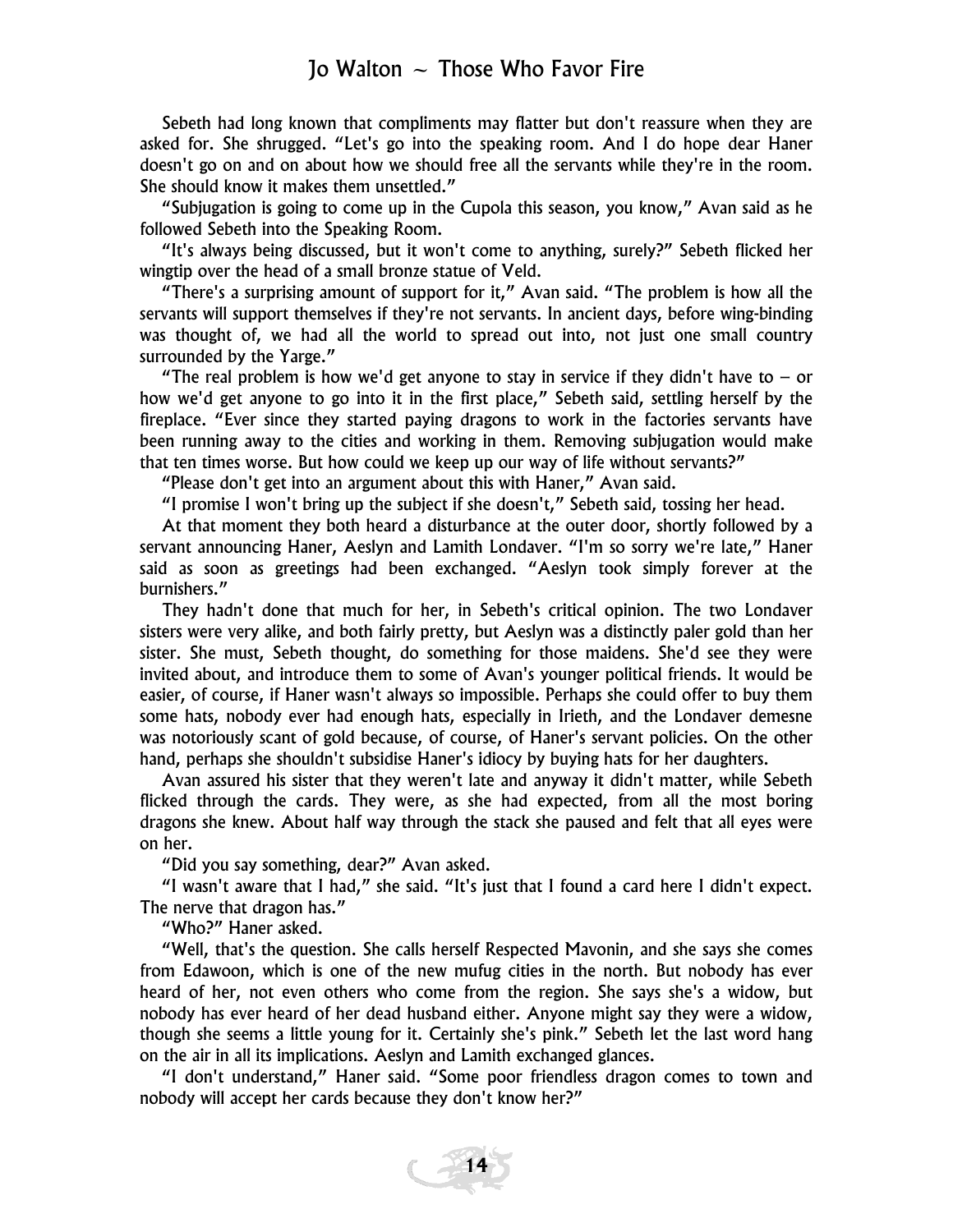"She's certainly not poor. She has plenty of money, somehow, from somewhere. And the issue is that she's attempting to go about in society when she has no more right than the servants in my kitchen," Sebeth said. "She may, if she has the nerve to leave a card for me, leave one for you. You mustn't return her call, or appear to know her. I know your altruistic ways, Haner, but really, it would be fatal for your daughters' chances if you were known to have recieved such a one."

"If she is a widow from the north, that does seem a little harsh," Haner said, looking at Avan.

"If she's not, it's no more than a reasonable precaution," Sebeth said.

"If she moved into a respectable dwelling near Londaver and left a card I would certainly call," Haner said.

"Things are different in the country," Sebeth said. "Besides, nobody would have allowed her to buy or even let a dwelling in the country suitable for gentry, not without knowing who she was."

"Nobody is doing anything to hurt her, beyond declining to call," Avan said, gently, putting a claw on his sister's arm. "Don't take her up as one of your causes, Haner, Sebeth is absolutely right, you could ruin your daughters' reputations and for what?"

"Society," Haner began, but just then one of the servants came in and said that lunch was served in the dining room, and in the commotion of moving to the other room and beginning to tear at the beeves the rest of whatever speech she might have made was thankfully forgotten, allowing peace to prevail in the family for the time being.

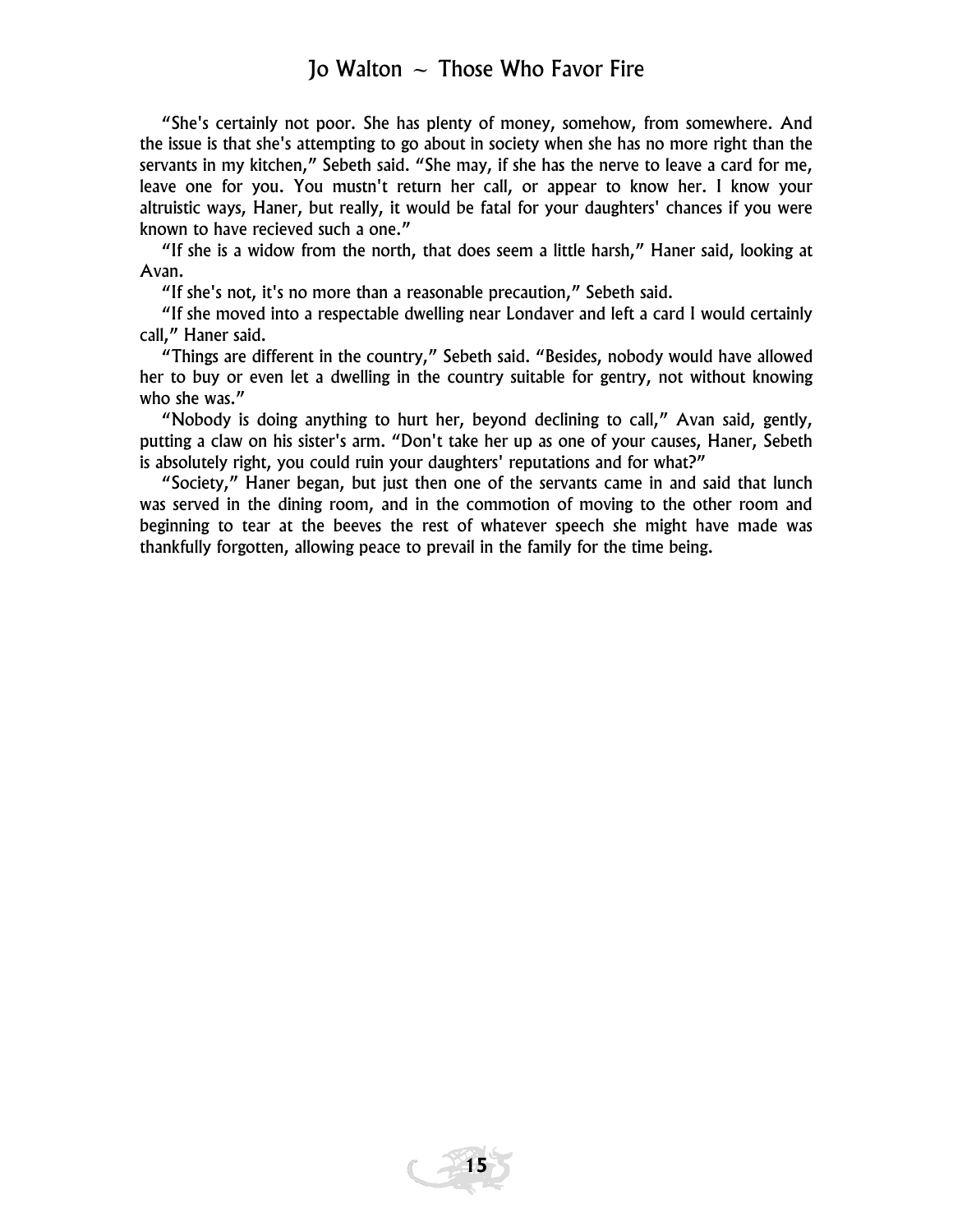#### CHAPTER TWO: THE SEASON BEGINS

#### 5. Plans in Benandi House.

I warned you against an alliance with this family, and see what it has led<br>
to?" Exalt Benandi looked down her long snout aristocratically.<br>
"Being imposed upon for lunch at our first arrival in Irieth is hardly the worst<br> to?" Exalt Benandi looked down her long snout aristocratically.

"Being imposed upon for lunch at our first arrival in Irieth is hardly the worst fate in Tiamath," Sher replied mildly.

Exalt Benandi merely sniffed.

She was a dragon in her five hundredth year, ruby red, fifty feet in length, a widow, and long accustomed to getting her own way. Her son Sher, the present Exalted Benandi, though he was twenty feet longer than his mother, male, and the present Superior of the Cupola, deferred to her out of long habit. He had defied her once, in the matter of taking a wife, and had, in this very hall, threatened to eat her if she would not comply. Neither of them had forgotten this, and the scene quite often replayed itself in the Exalt's nightmares, but neither of them would have mentioned it could it be in any way avoided. The Exalt had never ceased to deplore the marriage, and as for Sher, he would have given luncheon to every sponger and poor relation in Irieth ten times over daily if only his marriage had brought him the benefit he had longed for, the presence of his beloved Selendra. A few short decades together had been replaced by what felt to Sher like the eternal knowledge of her absence. Nothing remained of her but his three children and their grandmother's carping, which he almost welcomed as a reminder of what he had lost.

"Besides, it isn't a case of one luncheon. Not to mention that we'll have to do something for the Londaver maidens," the Exalt said. Her tail twitched a fraction in irritation.

"They won't be any trouble," Sher said, yawning and stretching himself to his full length. "Londaver's a dull stick, but he isn't with them from what Sanj and Marcanil were saying. Invite them to First Dinner the night before the Opening, and maybe later in the season take them to a ball or two. You'll enjoy it. You always said you wished you had a daughter."

The Exalt looked around the empty dining hall as if for support from missing myriads. "They have a mother, let her look after them."

"But Haner hardly knows anyone," Sher said. "Make sure they have some introductions and they'll manage the rest themselves. They're pretty little things, or were the last time I saw them."

"Pretty little things might mean a deal of trouble, from that family. If I'd had a daughter she'd have been properly brought up and would already have acquaintances in society," the Exalt replied.

"Invite them to dinner. If they're troublesome, you needn't take any more notice of them." Sher drew himself to his feet. "If that's all, mother, I should be getting to work. Parcrey will be here soon and I need to sort through some papers." He took a step towards the door of the dining hall.

"I was intending to have a political First Dinner," the Exalt said.

Sher stopped and turned his head. "In that case, invite young Marcanil too. He seems to have grown up well enough, and if we're feasting our political allies, it might be as well to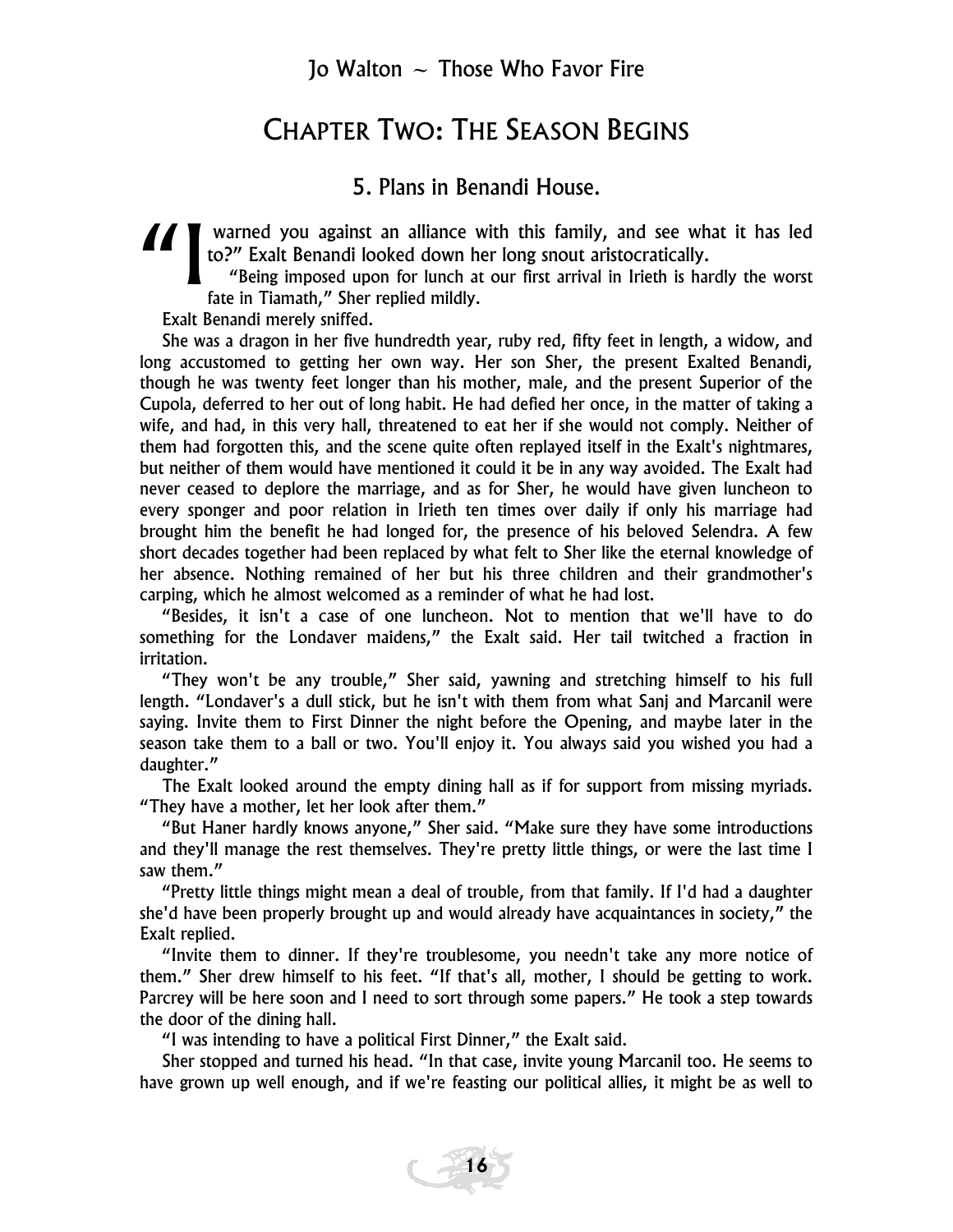remind them that the young dragon is a friend, not like his father. He'll be a vote on our side when it comes to it."

"I still regard all that business with his father as entirely unnecessary," the Exalt said.

Sher looked at her consideringly, his dark eyes whirling. He had neglected to inform his mother precisely why it had been necessary for him to fight and kill the elder Illustrious Daverak. She wouldn't have understood, and she would be no more sympathetic now. "I know I can rely on you to put on a good spread," he said, ignoring her remark.

"And Alwad Telstie? I suppose you want me to invite that parasite as well?"

"I don't believe that will be necessary," Sher said. He left the room, his mind already full of his political program for the Cupola session, counting his allies and his enemies and wondering how to make sure of those who were doubtful.

Sanj was speaking to one of the servants in the hall. Sher checked at the sight of his son. Sanj looked like a younger version of himself, though he was sure he had never been as insouciant nor as heedless of others. Sher, who was at home politically with any dragon, whose charm was legendary, never knew what to say to his children.

"Have your friends gone?" he asked now. The servant bowed, handed Sanj a hat, and left them.

Sanj nodded, putting on the hat. "Do you need me, father?" he asked. "I was thinking of going out myself."

"No, you go off and enjoy yourself," Sher said. He sighed, and a tiny wisp of smoke drifted out with the sigh. "I always remember your mother when I come to Irieth. I don't know why, it was at Benandi that we fell in love, and married too, but whenever I come into this house I remember the joy she took in it."

"It's probably because of the change," Sanj said. "You'll find when you go back to Benandi that it reminds you of her at first."

"You're right," Sher said, surprised.

"Oh, I'm not always such a fool as you think me, father," Sanj said, and laughed lightly. He opened the front door and walked down the steps, his wings tight at his side and his hat firmly on his head, the very picture of a smart young dragon.

Sher watched him go for a moment, wistful, then remembered that Parcray would be there any moment to discuss strategy, and made his way to the study, where all his political papers were waiting.

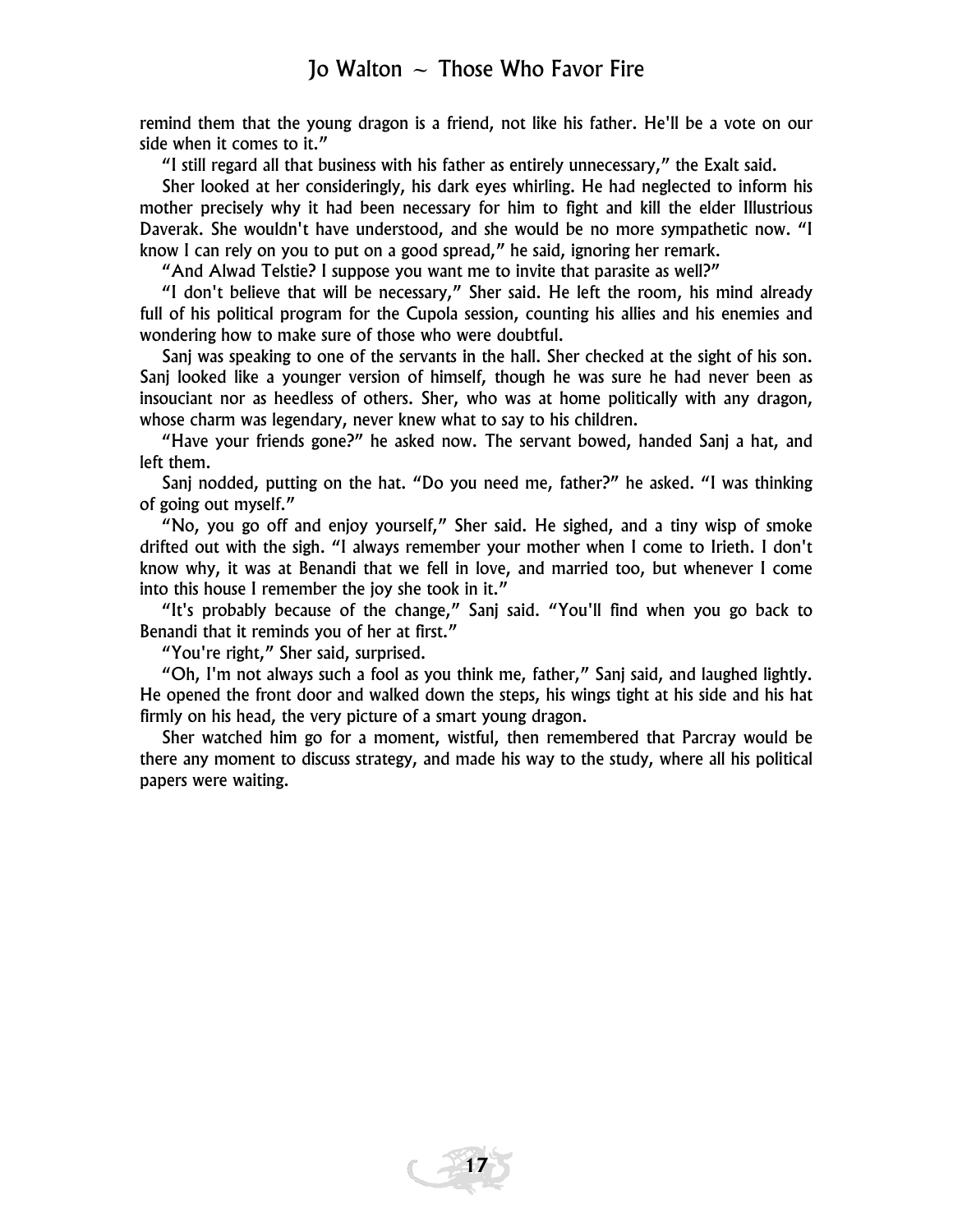#### 6. Before the Flaming

Irieth is beyond any dispute the greatest and most beautiful city in the world. It is the largest of the dragon cities, and while cities of the Yarge might beg for consideration on the matter of size, for Migantil and Tamnen both house swarming millions of Yarge, such barbarian constructions can not compare to Irieth in the matter of beauty. Besides, with them being so small and easily compressed it is a simple enough matter to house as many Yarge as one wishes in a very small space indeed, while for dragons, especially dragons of the greater classes, size becomes a very significant consideration. Dragons do not like to be crowded, and in general do not think well of cities and the crowding they require. In any case, the purpose of cities is considered to be commerce and industry, both of which most great dragons despise for obvious reasons, even while they approve the wealth they produce. In addition, the proximity cities require is held to be immoral, because of the difficulty of maidens keeping themselves to themselves in close quarters. Of all dragon cities Irieth alone rises above this, not only because it has a measure of true elegance, both from the air and from the ground, but because it is the home to the Cupola, and to the Season. Mothers who cry out all year about the immorality of cities nevertheless know that without the Irieth Season they would never marry off their daughters so advantageously.

The Season formally begins the evening before the opening of the Cupola, when every year some great entertainment takes place. It is the first open air event of the year, and as it takes place right at the beginning of the month of Budding, when the weather is generally very uncertain, there is a great deal of anticipation and trepidation in advance of the event. Should the weather chance to smile, as it did in the year when the Londaver maidens first came to Irieth, the common dragons of the city rush from the factory gates to take up early places, pressing and jostling sufficiently to assure any country cousin present that all the evils they have heard of the cities are true. They bring last night's meat from the abbatoir, long cold and with the blood run out of it. They buy hot russets, and beer, and redfish the sellers swear is fresh from the river. They are entertained by street-singers and other common entertainers while they wait. They make jokes and greet friends and wait, patiently or impatiently according to their nature. The gently born dragons send their servants to keep places for them, marked out with ribbon in the colours of their demesnes, and dine beforehand.

Most servants go to a great deal of trouble to be the ones selected to keep the places, because this assures that they would themselves be able to see the spectacle. Gerin Agornin sent Parten as a matter of course and Parten selected two of the younger servants to assist him. Exalt Benandi sent out six reliable servants she had brought up from Benandi Place, armed with reels of ribbon in red and white to mark out an enclosure for her party, which was to be large. The Telstie staff, knowing Avan was a much softer master than Sebeth, persuaded him that all of them not immediately needed to serve dinner should go to reserve places. Two were sent on ahead, and the rest followed as soon as the Telsties were eating, leaving only one old half-blind dragon to wipe the blood off their chests and tend to any other needs they might have. Thus Nevris, who as a maiden would be entirely useless for the purpose for which she was ostensibly sent, hurried out between two of Sebeth's older, greying, servants, looking forward to her treat quite as much as any better born maiden in Irieth for the season.

Among the singers and entertainers was a motherly red dragon selling pamphlets. She approached the Telstie party enthusiastically. "Free the servants!" she said, thrusting her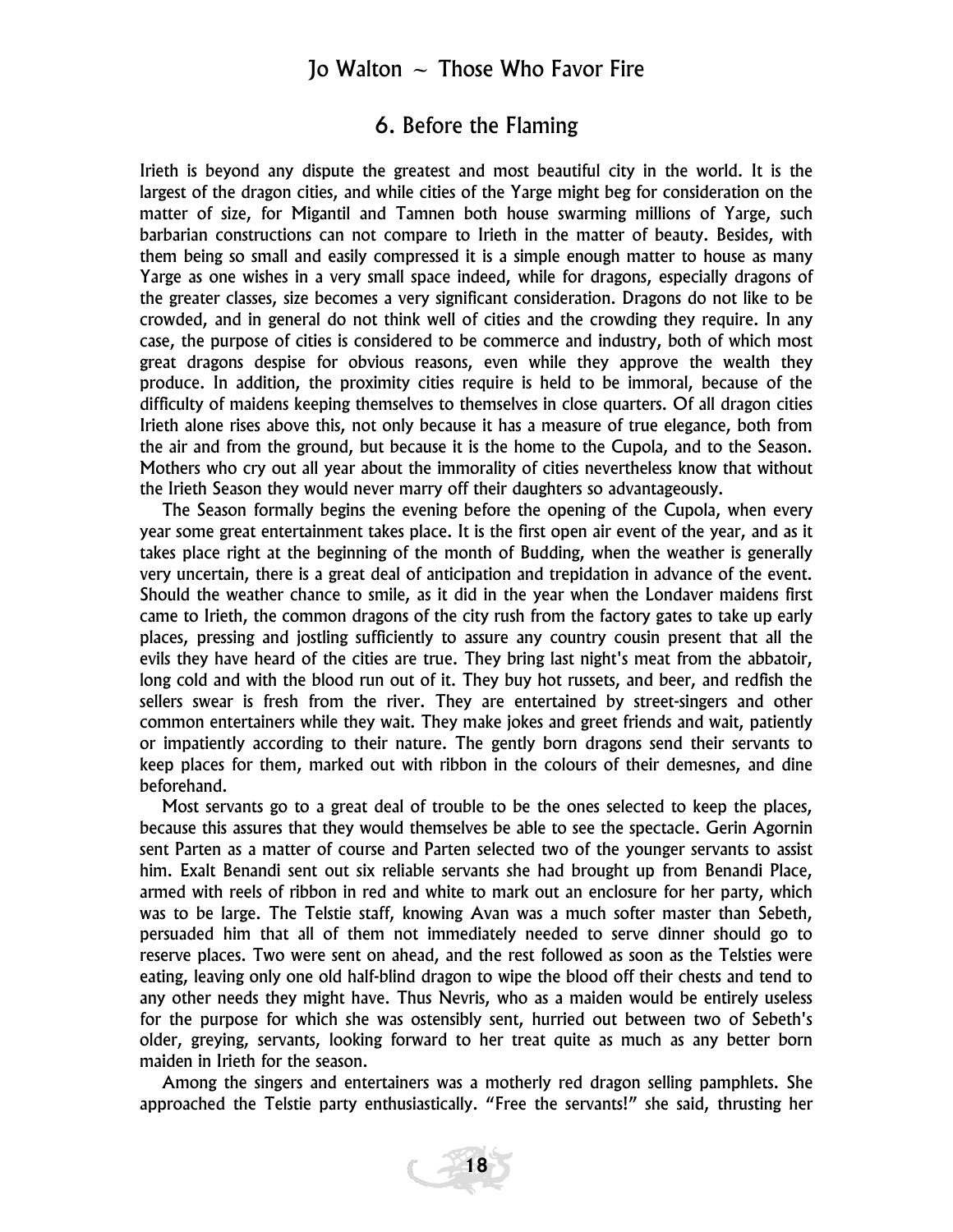pamphlets forward. Onaver who, as head of the household felt his dignity as if he were an Eminent himself, motioned her away. "What use is your trash to us?" he asked. "You'll get no coin here. Be off."

"I take coin from those who can pay, but they're free to those with bound wings. And they're as much or more use to you as they are to anyone. We would untie your wings and make you the equal of any dragon in the land."

Onaver looked down his snout at her as if he felt himself far her superior, free though she might be. Nevris wanted to laugh. The dragon with the pamphlets looked directly at her. "You'll take one, Valued, won't you?" she said.

Surprised, Nevris took one. "What did you call me?" she asked.

"Valued, I said. It's what we free dragons call each other, Valued, or Valuable, to show we value everyone alike."

"Be off with you," Onaver said, making flapping motions with his arms. His tightly bound wings twitched a little as if he would raise them at her if he could.

Soban, the grey dragon on Nevris's left, tried to snatch the pamphlet from Nevris. "Your pamphlet's no use to the maiden, she can't read," she said.

"I can," Nevris flashed, hurt. "I've had clerk's training." She looked down at the pamphlet she was clutching. "It says An End to Subjugation."

"That's right," the pamphlet dragon said. "You read it to the others who can't read. It's just as important that you understand how wrong it is to be bound as it is for those who bind you."

Someone moved ahead, and Onaver succeeded in escorting his group forward, leaving the pamphleteer behind.

Lish, the greying dragon on Nevris's right looked at her curiously. "I didn't know you could read," she said.

"I've had clerk's training," she replied, and shrugged. "I was bought to be a clerk as well as a general servant. I'm glad enough to have this position. It's much easier work than scratching away with a pen in an office all day, and now they've come up from the country there are so many to help."

"Yes, and a chance of catching the master's eye while you're still young and pretty." Soban, grinned at her, showing her fangs.

"What good would that do me, for the master to pay attention to me and the mistress to hate me?" Nevris asked. "Concubines come to no good."

"He might unbind your wings if you laid an egg," Soban said. "I've heard of that."

"Not with our mistress," Lish said firmly. "Nevris is sensible and you're a fool, Soban. Eminence Telstie would be more likely to sell you away before the Eminent could even think of unbinding. There are houses where servants do suffer the attention of their masters and we should be glad we're not in one, not wishing we were."

"I'm too old to care anyway," Soban retorted, lifting an iron-grey wing the few clawbreadth's she could.

They came to the place they were to reserve, already marked out with purple and gold Telstie ribbon. Onaver began bustling about organizing everyone.

As soon as Soban left them to deal with the beer they had brought for their masters, Lish leaned close to Nevris. "Hide that pamphlet under your wing," she said. "There'll be very bright trouble if the mistress sees it. But I'd be interested in hearing what it says, sometime, if you're interested in reading it to me."

"Certainly," Nevris agreed, hiding the pamphlet as best she could.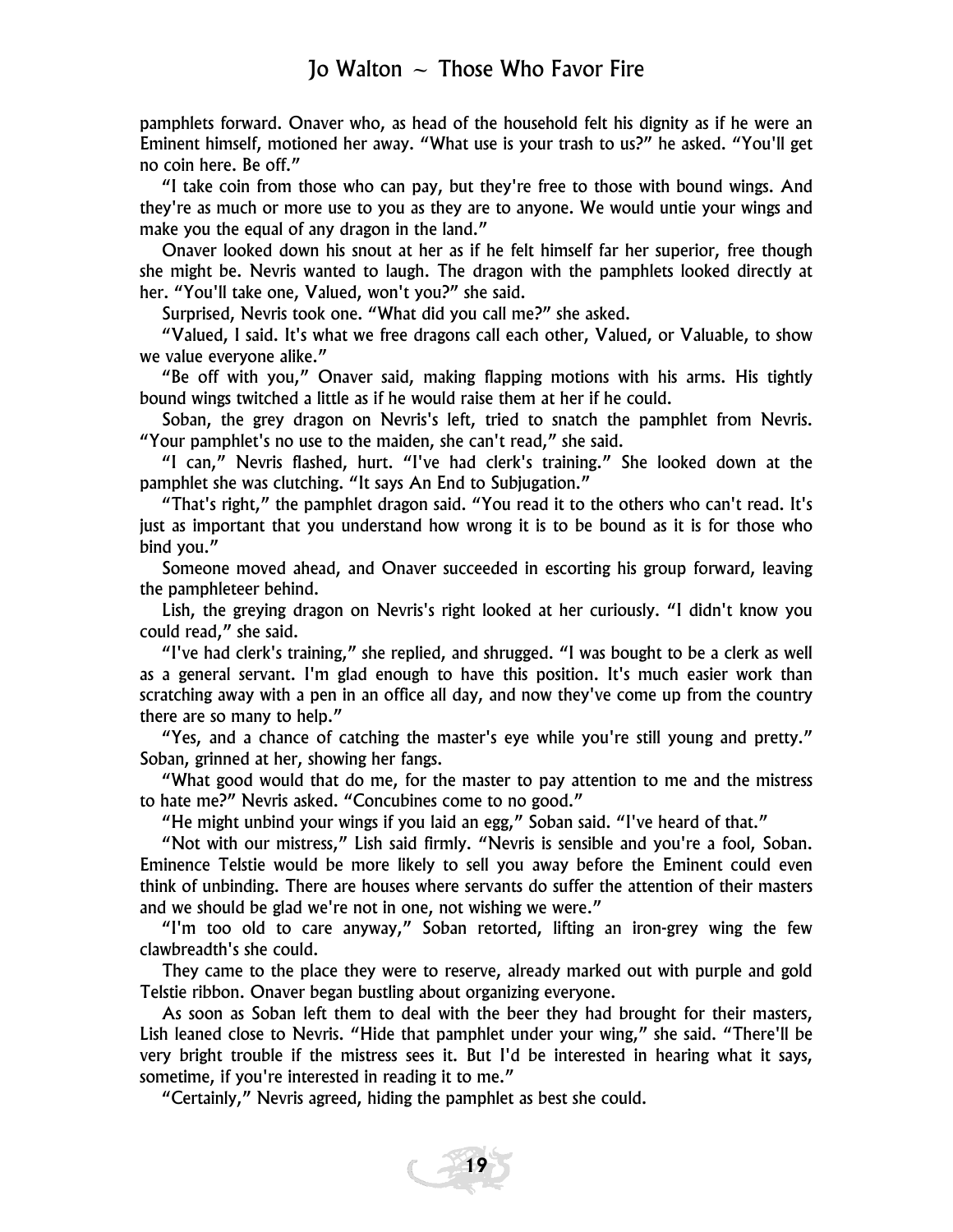"I've heard a little about these Valuers before," Lish said. "Master's sister is one."

"Illust Londaver, who was in the house the other day?" Nevris asked. She took one corner of a cloth and Lish took another. Lish and another dragon took the far corners and they began to straighten it before spreading it on the damp ground.

"That's the one. I don't see her selling pamphlets in the street, but she's one of them all the same. She's freed all her servants."

"Does she go around in society calling dragons Valued all the time?" Nevris asked, lowering the cloth on Onaver's signal.

Lish snorted, adjusting the cloth on her side. "I daresay it would do some of those Augusts and Eminents good to be addressed as Valuable. I don't know if she does. But I've always wondered what it was all about."

"They're a funny family," Nevris said, reflectively.

"What do you mean?" Lish looked at her sharply.

"Well, whoever heard of a radical Illust? And master's so nice and mistress is so sharp, and she has those marks on her wings as if she was bound once, but she almost bit my head off for mentioning them when I was burnishing her."

"I've been with the Telstie family a long time, and there isn't a better family in Tiamath," Lish said. "And I can tell you why mistress is touchy about the marks on her wings, but it had better be another time because I see them coming."

The crowds were parting before Avan and Sebeth. Nevris and Lish stepped back from the cloth and bowed a welcome. Soban came forward to offer freshly poured beer.

"Do we really need absolutely every servant in the house out here?" Sebeth asked Avan, then settled down couchant on the cloth.

"It'll be starting soon," Avan said, sitting sejant beside her. "And the servants wanted to see, and I couldn't see that it did any harm."

"I suppose not," Sebeth said, and sipped her beer.

Nevris and Lish stood in a line behind them, with the other servants, waiting for the flaming to start. As she turned her dark blue eyes up to the sky, Nevris could feel the itch of the pamphlet under her bound wing.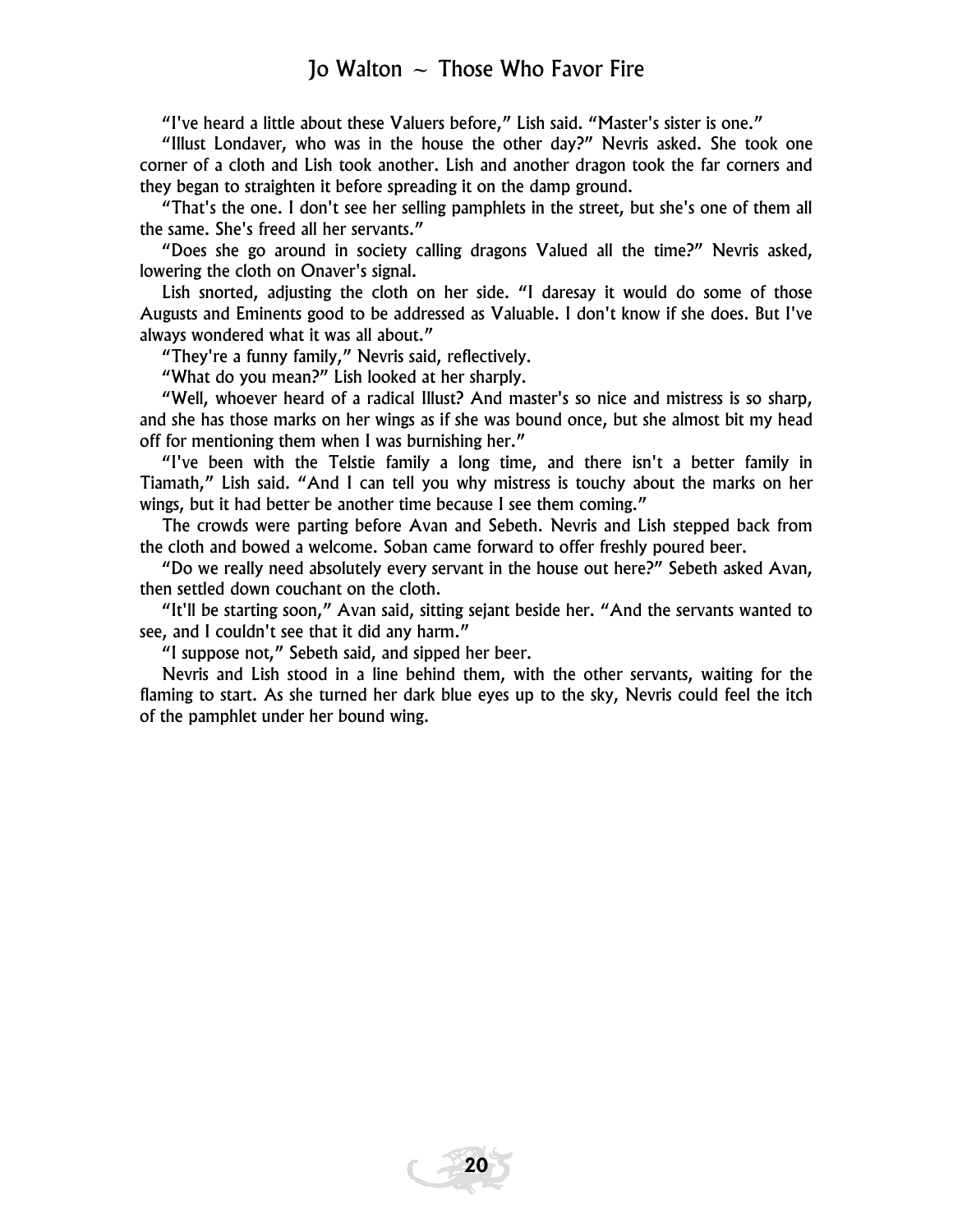#### 7. The Flaming

Lamith Agornin was far too excited to actually eat. She was freshly burnished, adorned with her new best hat, and actually out at a real grown-up dinner party where dragons she'd never met before addressed her as Respected Londaver and bowed to her. After dinner, they would be going to a Synchronised Flaming, the first one she had ever seen. The spiced muttonwools and preserved fruits Exalt Benandi served her guests might as well have been week old carrion for all the attention she gave them. Indeed, if Aeslyn hadn't reminded her she might not have eaten enough to be polite.

Aeslyn was dealing with the delights of their first Season with markedly less enthusiasm than her sister. She had mentioned her visit to Gerin to nobody, and attempted to behave as if there were no such dragon as her Agornin cousin. She attempted to be pleased and excited by the treats they were offered, but with Lamith uttering little cries of delight at every new thing and not being able to eat, it was difficult not to be more restrained. She had been aware of Exalt Benandi's eyes on them when her sister, absorbed in a conversation with their cousin Marcanil, didn't even taste her muttonwool. The Exalt's frown would have chilled most dragons, but Lamith seemed utterly oblivious to it until Aeslyn poked her.

Aeslyn ate sparingly but politely and considered the company. Nobody could deny that the Agornin children had done well for themselves. From Bon Agornin's start as a penniless dragon on the Telstie estate, his son Avan had risen to become an Eminent, his daughter Selendra had married into Exalted status, while the other two daughters married dragons of Illustrious rank. With Aunt Selendra dead, it would not have been at all surprising if Sher and his mother had cut the connection with the other Agornin relatives, but instead she found herself launched into society at this splendid dinner party. For Aeslyn's purposes the dinner party offered very little. Most of the glorious dragons present were far too old to be worth consideration. Most of them were political allies of Sher in the Cupola, gallant enough to the maidens, but old enough to be almost certainly married, whether or not their wives were in the room with them. The only two young unmarried dragons were her cousins. Marcanil was almost a brother. Aeslyn considered him anyway. He was Illustrious Daverak and ruled the wealthy demesne of Daverak in his own right. She knew him well and knew she could make him do what she wanted. That had to count for something. All the same, she thought she could do better for herself.

Sanj was heir to Benandi, one of the richest demesnes in Tiamath. He wouldn't inherit until his father died, but Benandi was so rich that the family had other property where he could live if he married. He was certainly very handsome, even if he couldn't compare to Gerin. She suppressed that thought as best she could and stole a surreptitous glance at Sanj, only to be caught, because he was looking at her. He smiled and raised his wings to her. She looked down, and became aware that Exalt Benandi was frowning in their direction again. Between Lamith and herself, this might well be the only invitation they ever received to Benandi House. Uncle Sher had greeted them all kindly enough when they arrived, but since had sunk deep into tedious political conversations and ignored their presence. She might never see Sanj again, and in any case, it wasn't as if he were Gerin. She smiled sweetly at Exalt Benandi while inwardly baring her teeth. Well, she thought, there are plenty of rich young titled dragons in Irieth. I have only to meet them and choose between them.

Sanj, meanwhile, admired his cousins very much. He said as much to their mother. "Your daughters are charming, Aunt Haner. I don't often see enthusiasm like that. They remind me of a pair of dragonets."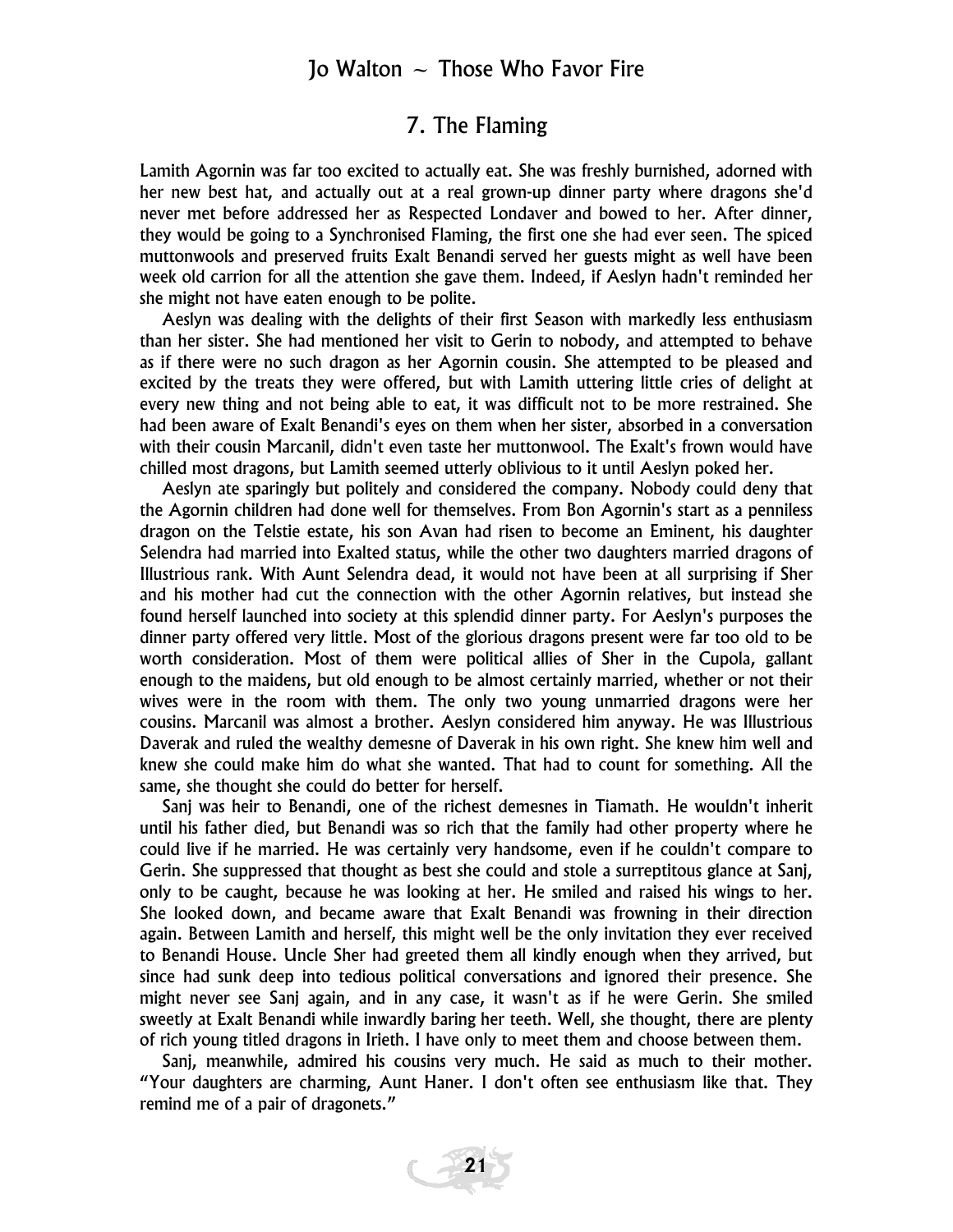Haner laughed. "I'm mortified," she said. "They're almost as bad as my little ones, for all that I've tried to teach them how to behave. I've winced for them this evening, their eyes everywhere and Lamith too excited to eat. Do you think they are too young to have a season? Londaver thought so, but I thought they could do with one to give them a little polish."

"You have no need to wince for them," Sanj said, looking at them again. "They're both very elegant, and I'm quite sure everyone will find their enthusiasm just as charming as I do. They're a little older than my little sister Darapenth, my mother's last egg you know."

"How is your sister?" Haner asked.

"Thriving when I left Benandi, and quite delighted to be left with Aunt Felan and Uncle Penn while we're away. Between ourselves, I think she gets a little tired of Grandmother, and she's too much in her company."

Haner put her head down to her muttonwool. "I can see that your grandmother might be a little tiring for a dragonet," she said.

Sanj laughed. "Not just for a dragonet," he said. "Most diplomatically put."

"I must invite Darapenth to Londaver in the summer," Haner said. "She might like that, playing with my younger ones and getting to know them."

"You'd do better getting her to visit at a time when Father isn't at home," Sanj said. "I agree that she'd like it, but he likes to have her close. Maybe next year's Season, if you won't be in Irieth yourself."

"I never come for the Season," Haner said, absently, then caught herself. "This year's an exception."

Sanj laughed. "Don't tell me, you want to get those over-excited maidens married off? Don't look at me, I'm nowhere near ready to settle down yet."

"Don't be ridiculous," Haner snapped. "Yes, they're looking about them for husbands, what maiden wouldn't be? But my real reason for being here is political."

"Political?" Sanj's eyes whirled in astonishment, but at that moment a servant interrupted with water and clean cloths for wiping away the blood.

"As soon as everyone's ready, we should go out if we want to catch the flaming," Exalt Benandi called.

Marcanil came up to Haner. "May I escort you out?" he asked, politely.

Haner looked around distractedly. "Where are Aeslyn and Lamith?"

"They're coming with Grandmother," Sanj said. "This Flaming might be more fiery than the usual run of the things. I believe I'll step out as well."

Marcanil escorted Haner out into the streets. They made their way through the bustle, which gave way politely before them, towards the purple and white marked areas. Haner nodded to the pamphleteer, who nevertheless did not approach them. She observed how crowded the ordinary dragons were, and how spacious the spaces reserved for the gently born. She said nothing about it, allowing Marcanil to rattle on about the excitement of the occasion. They passed enclosures marked in many different colours, and Haner had no reason to take any especial notice of one marked in plain purple, which held only a single dragon, almost thirty feet long, among her smaller attendants. Her scales were a brilliant bridal pink, and she was wearing a splendid hat. She looked up as the Benandi House party passed her enclosure and paid them close attention.

Meanwhile, the maidens were being treated to a lecture on behaviour from the Exalt Benandi, who had seen nearly five hundred years of it and had strong opinions on the matter. They were instructed to keep their eyes down and their mouths closed unless they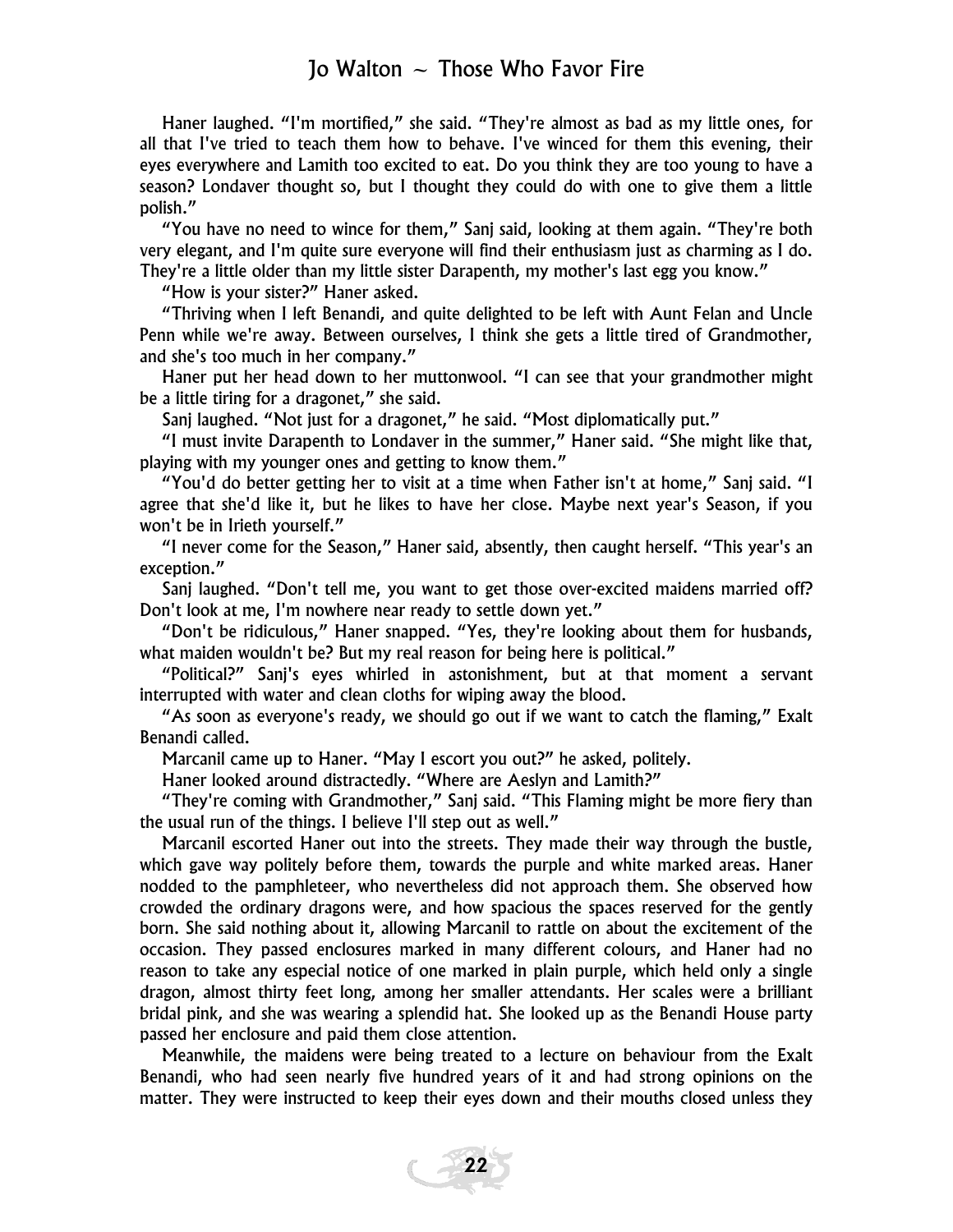were directly addressed. "The crowning glory of a maiden is not her shining scales, but her maidenly modesty," the Exalt finished, as they settled into their places on the ground before the river.

"Yes, Exalt Benandi," Aeslyn said, keeping her eyes down as instructed.

"Oh, they're starting!" Lamith blurted.

The Exalt gave her a quelling glare, but Lamith's eyes were on the sky where a high flight of twelve dragons had come into sight.

Others in the crowd were also pointing excitedly and craning for a better position. The flight came nearer, and the flaming began.

There are those who say that synchronised flamings are dangerous and wasteful, that dragonflame, which is a sacred and glorious thing, should be kept for proper uses. There are others who say that flaming is properly a military manouver, and consequently useful to practice – and if it is to be practiced at all, why not above Irieth and in front of a crowd of thousands? Then there are those, the majority, who say "Oooooooh" and "Aaaaaaaah!" It is true that synchronised flaming is dangerous, and the danger adds a spice to the excitement. But with a well trained team the dangers are minimized. It is true that only fifty years before the Dignified Commander Adgadril had accidentally caught his wing in a flame and fallen to the ground, where he had immediately been devoured by the crowd, much to his family's dismay. But such events were very rare, though not so rare that some in the crowd might not have been hoping for a repetition and an unexpectedly fulfilling supper.

The twelve flying dragons were all older than their three hundredth year, and all held some military position. They began simply enough, flying towards the river in a simple arrowhead formation and flaming in unison as they passed overhead. Then they turned, split into two groups of six in trailing wing formations and flamed as they passed above each other. The complications went on from there, until each dragon was flying his own separate complicated figure and flaming at set points, often when another dragon's wing was only a scale's width away from danger. The patterns were beautiful and unexpected, the flame only failed to ignite on one relatively unimportant moment, and altogether it was a most satisfactory synchronised flaming.

Yet, such a description does little good to those who live deep in the country, or in cities other than Irieth and who might never have been fortunate enough to see a flaming. Imagine a dozen dragons in the peak of condition flying in the updrafts for sheer exuberance, and impose on that the patterns of a formal dance. Then add flame to your picture, gouts of pure dragonflame passing between the dancers and illuminating them, glinting along their scales, flashing from their claws and teeth. Imagine the gasps of the crowd as a flight of half a dozen dragons swoop very close above their heads, and the awed silence as one bold dragon passes so close between two others, both flaming, that it is a wonder his scales aren't singed.

"Who is that daring dragon?" Lamith asked, as an umber dragon swooped on to another position after such an exploit.

"Young maidens should not ask such questions, have you attended to nothing I have said?" asked Exalt Benandi, exasperated.

But Sanj was at his grandmother's other side. "I believe that is Captain Aratarl, the hero of the last skirmish against the Yarge. I met him at the club."

"How marvellous," Lamith breathed. "Do you know them all?"

Sanj laughed. "No, not even half. But there, on the left now, about to go through the gap, is Commander Alwad Telstie, who is a kind of cousin of ours."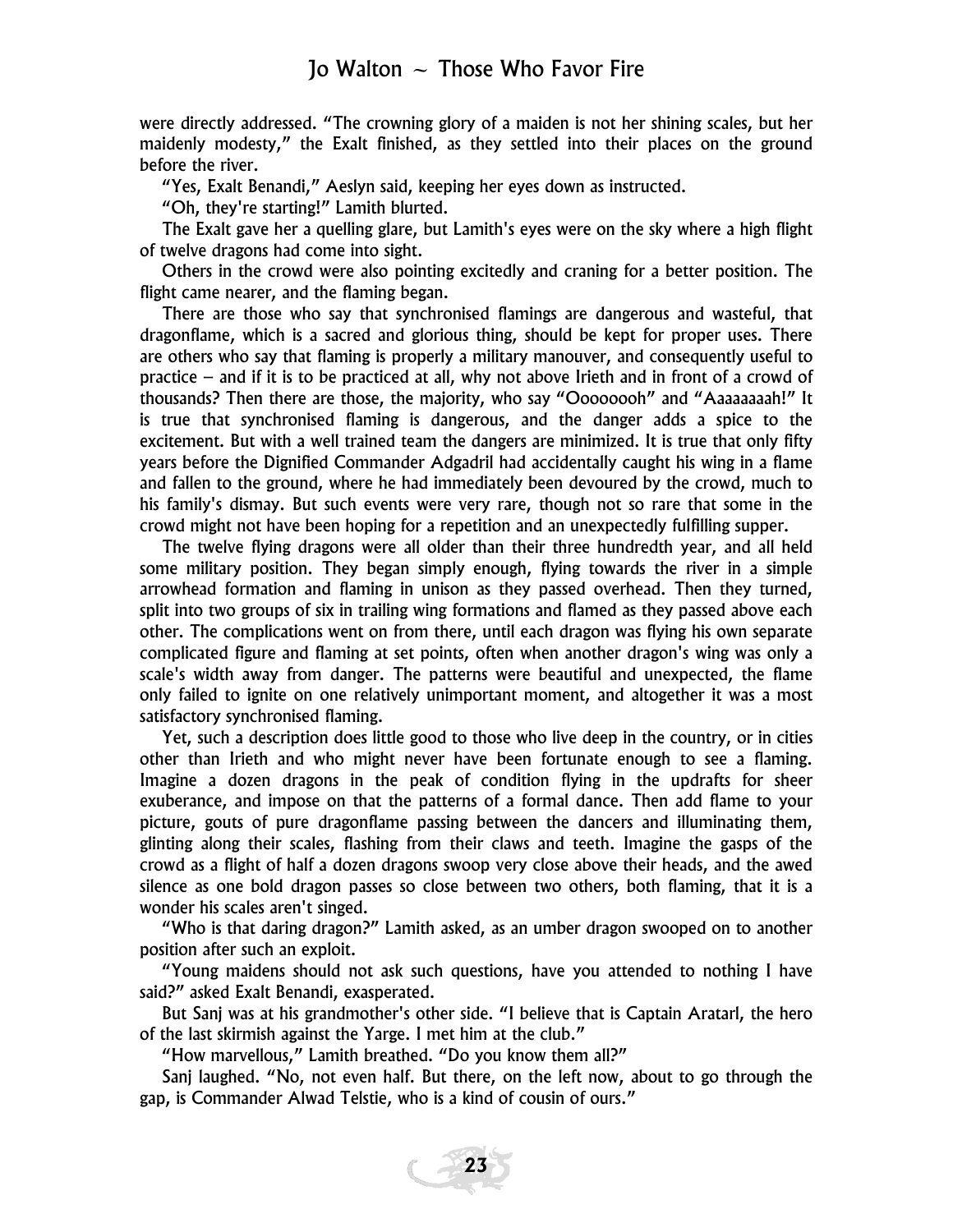"Not of mine," the Exalt retorted. "Alwad Telstie is a rake, and I prefer you to have nothing to do with him, Sanjild."

"I always know you're very serious when you use my full name," Sanj said. "But grandmother dear, Alwad is an entertaining dragon, always first with the gossip, and I believe his reputation to be exaggerated."

"I am sure it is not." The Exalt looked at the maidens, whose eyes were still on the flight above their heads. "You two would be well advised not to make the acquaintance of Alwad Telstie, family connection or not."

"What has he done?" Aeslyn asked.

The Exalt made a sound half way between a cough and an expression of disapproval. "A well brought up maiden would not ask," she said.

"He was disappointed of a fortune and a title," Sanj said. "Look!" Above them, Aratarl passed through a ring of flame.

"Nobody would censure him for having been disappointed," the Exalt said. "But since then, his behaviour has not been such that I find myself prepared to associate with him."

"You mean he gambles and drinks and lives in debt?" Sanj asked. "That's understandable, in his position."

"What position?" the Exalt made her disapproving noise again. "He has done considerably worse than you have said, Sanj, but even if he had not, he has no excuse for living in that way. His father is a Holiness."

"His Holiness father doesn't pay his bills," Sanj replied. "Besides, I am aware of Alwad's faults, and I choose to know him. Since Orald is compelled to associate with him because of the requirements of the service, it would be very difficult for me to refuse to acknowledge him."

"I have no control over what you do in the club, any more than what your brother does in the Army, but neither of you should bring him home," the Exalt said, accepting defeat. "And do not in any circumstances introduce him to your cousins."

"Oh look, look!" Lamith interrupted. Ten of the dragons had made a great circle, flying west over the heads of the crowd, and the other two were passing through side by side, flaming in unison.

"I have never seen anything like this," Aeslyn said.

"Isn't it wonderful!" Lamith was quivering from head to tail-tip. Exalt Benandi glared at her, but only Aeslyn noticed. Lamith's eyes never for one moment left the daring exploits of the dragons in the sky above her.

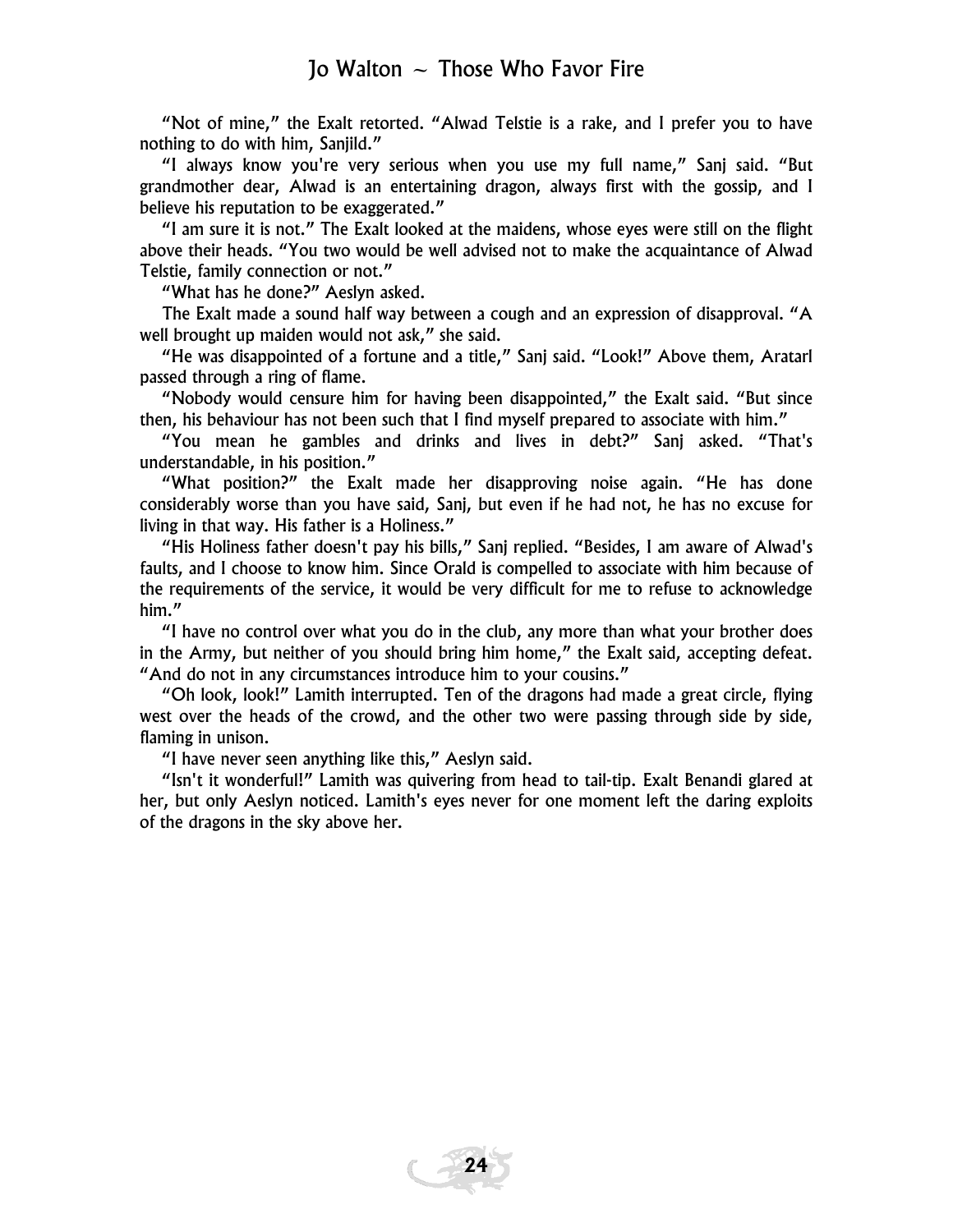#### 8. The Opening of the Cupola

A mass of noble dragons was assembled outdoors in the bright light of noon. They were pressed together almost as tightly as the poorer dragons had been the night before at the flaming, for the courtyard was not large, and almost all of the dragons were. They stood as still as they could, their outer lids tight across their eyes against the light, waiting for the Cupola to open. In the strict sense, the Cupola was open all year around. The building had been designed by the Yarge and imposed upon the dragons at the time of the Conquest. It was a concoction of pillars and a bell tower, open to light and air and any passing dragon who cared to enter. At times when the Noble Assembly was not in session, it was the playground for every bold dragonet in Irieth. The Yarg, in imposing such a building, had intended dragon politics to be conducted in the sight of all, with no pleasantly dark corners such as dragons prefer. By the time of the overthrow of the Yarg, the Cupola was hallowed by tradition, but the newly freed dragons decided to add to it, underground, two great comfortable chambers resembling caves as much as possible. The above-ground portions of the Cupola were used now only on occasions of great ceremony.

The bell began to toll. The waiting dragons stirred, an observer in flight would have seen a ripple passing through scales of a dozen different colours. When the bell had rung the ritual seventeen times, drums began. They were not the military drums heard on the frontiers nor yet the cheerful drums played at a ball. These were the ancient drums of the Cupola, whose heads were stretched Yarge skin and whose sticks were dragonbones. There were two of them, normally preserved in a glass cabinet inside the bell-tower, played now by old August Osgund, the oldest member of the Noble Assembly. The Yarge ambassador appeared at the back of the courtyard, and the dragons made way for him as best they could. Marcanil trod on a strange dragon's foot as he tried to move, and had to apologize. Gerin, nearer the front and filled with bravado, stared the Yarge in the eye, and was rewarded with a grimace. The Yarge walked up the shallow steps. The drum stopped.

"I declare this the Four Thousand Three Hundred and Fifth Noble Assembly of Dragons open!" the Yarge said. Few of the dragons could hear, but those who were near could understand, as he spoke quite clearly and distinctly, though with the horrible breathy rattling that inevitably mars the speech of the Yarg. He stepped aside to the right, and a priest stepped forward, his wings lightly bound in the red cords that marked his subjugation to the gods.

"In the name of Camran, in the name of Jurale, in the name of Veld, I declare this the Three Thousand Two Hundred and Nineteenth Noble Assembly of Free Dragons open!" he intoned gravely, and stepped aside to the left.

The bell tolled a single time. Sher stepped forward and took his place between the Yarge and the priest.

"I am the Exalted Benandi!" he declared. "I stand here for the demesne of Benandi. I am first of the Assembly! I am first among the Prime! I am the first of the River!"

These ringing declarations were purely ritual, for while in theory someone could have challenged him, the probability that they would enrage every waiting dragon in the courtyard made it much more likely that they would wait for some better moment. Besides, Sher was very popular, seventy feet long, three hundred years old, with a reputation for being unbeatable in combat. Sher took his place just inside the pillars, at the top of the steps.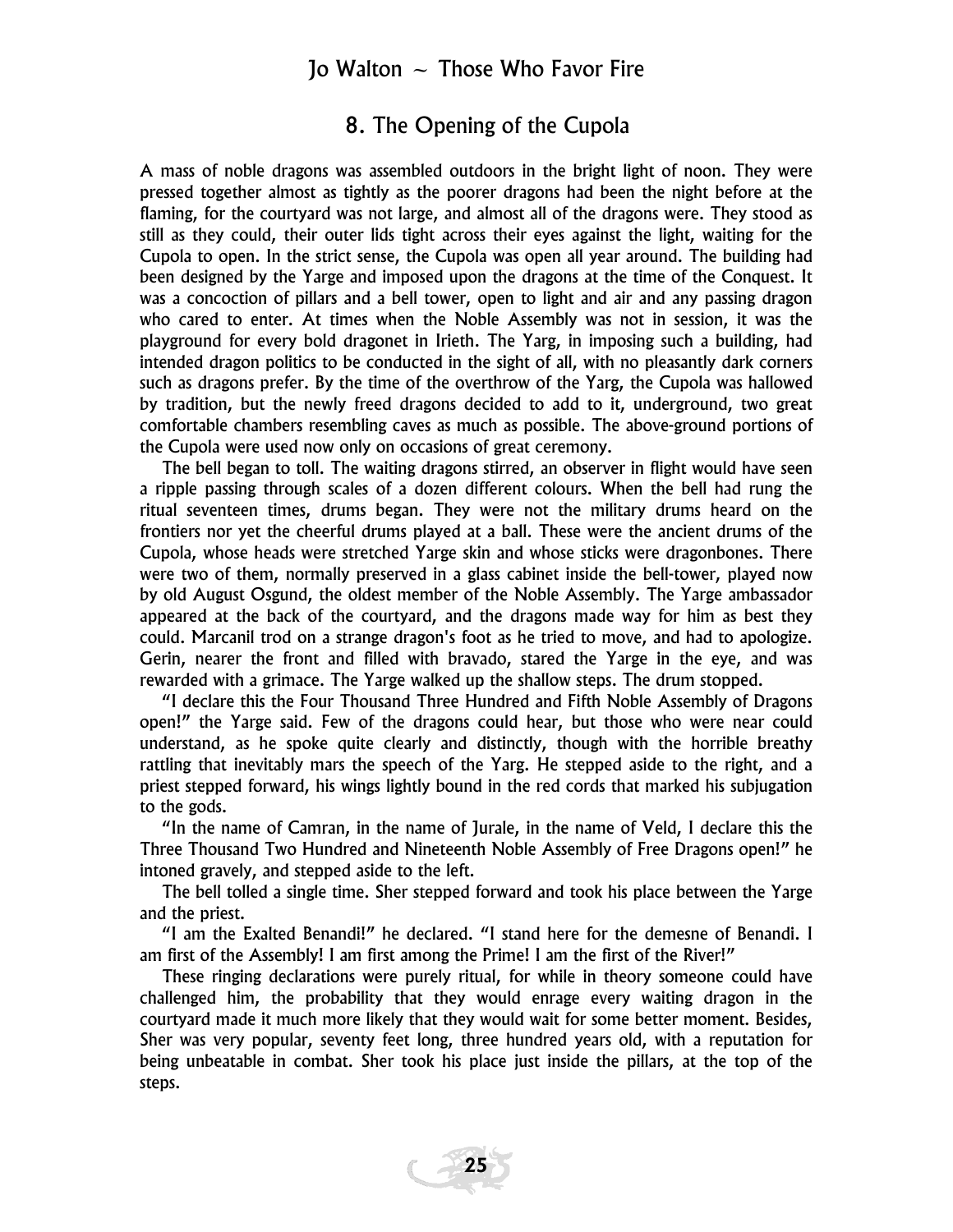There was a single drumbeat. Rimalin came forward. "I am the Exalted Rimalin. I stand here for the demesne of Rimalin. I stand second of the Prime. I am the first of the Mountain." Sher had made his statements sound like declarations, like the boasts of an honourable of old declaring himself before combat. Rimalin made his sound like statement of unchallengeable fact. The drum beat again.

The leaders were followed by the other fourteen dragons of the prime, those who led their parties and the Assembly. They each took up station along the sides of the hall. Then the other dragons came forward, one by one, declared themselves and their allegiance, and went on into the Cupola. Last came those entering for the first time. Gerin was the first of the cousins to take

his place.

"I am the Respectable Gerin Agornin, son of the Blessed Penn Agornin and his wife Felan," he said. "I stand here for the deme of the Skamble. I have a scroll of a hundred dragons supporting my candidacy. I stand on the side of the Mountain."

"Pass, Gerin, and welcome to the Noble Assembly," Sher said, and smiled at his nephew. Rimalin was smiling too, and for a moment as Gerin stood between the two dragons he felt he had been a fool in abandoning the friend of his family and his childhood. Still, what was done was done, and Rimalin knew his secrets and could ruin him. He smiled uncomfortbly at Sher, then paced slowly down the long gauntlet of dragons, many of whom gave him a smile or a word as he passed. He took his place at the end of the Mountain line.

Sanj came next, declared himself neatly for the River, and was welcomed by Rimalin and allowed to pass. A few more strangers took their places, all for the Mountain, without challenge, and then it was Marcanil's turn.

He felt absurdly nervous as he stepped up. "I am the Illustrious Marcanil Daverak, son of the Illustrious Daverak of Daverak, deceased, and of his wife Berend, also deceased," he began. "I stand here for the demesne of Daverak. I have a scroll of a hundred dragons to support my candidacy. I stand on the side of the River."

"I challenge," Rimalin said. The drum beat twice, rapidly, and the bell clanged a rapid discord. All the Dragons of the Prime took a step forward. The Yarge ambassador's face worked absurdly. He had stripes of fur over his eyes, which suddenly writhed together like two caterpillars mating.

"On what grounds?" Sher asked calmly.

"Daverak of Daverak was an arrogant criminal. You killed him yourself in a court of law. By what right should his son come here and take his place? Besides, who is to say that this is the son of Daverak. He died a century ago." Rimalin bared his teeth as he spoke.

Marcanil knew that he must unroll his scroll, but instincts were telling him to leap at Rimalin before the other dragon took the advantage, and it made his claws clumsy. It took him two attempts to untie the red ribbon his sister Lodie had tied so carefully, and at last he ripped it and let it fall. "I have the names of a hundred dragons, beginning with my uncle the Eminent Avan Telstie and my uncle the Exalted Sher Benandi," he said, showing the scroll. "That should attest who I am. As for my father's crimes, they were wiped out by his death, and should not be visited upon me. I was no more than a dragonet at the time. Now I am old enough to take my place and to represent my demesne in the Assembly."

"Well spoken," Sher said. The dragon next to Rimalin, whose name Marcanil had heard but forgotten, took the scroll and read through it. "I will attest that this is my nephew, who has been known to me since before he had wings."

"This seems in order," the dragon with the scroll said, handing it back to Marcanil.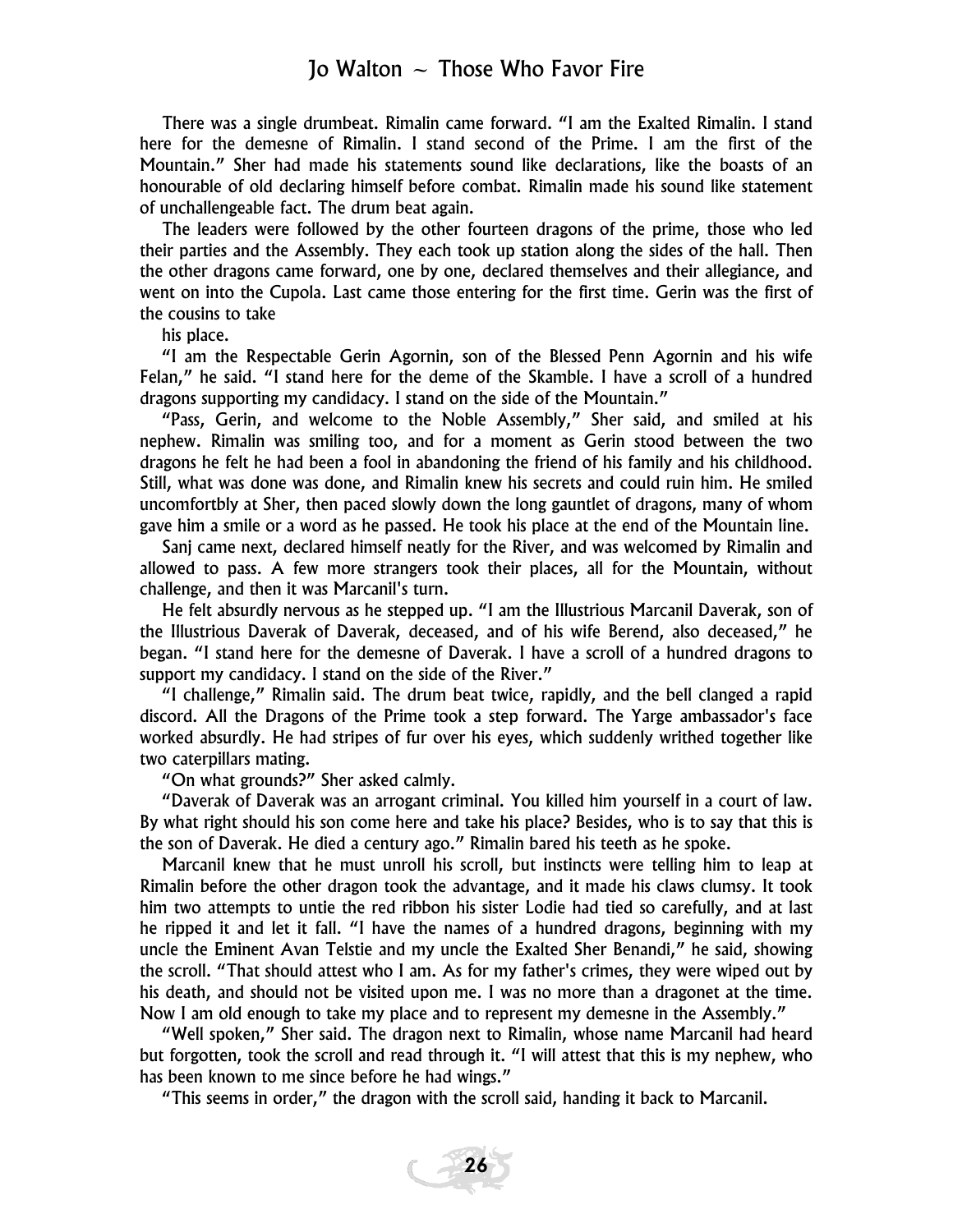"Very well, pass, Marcanil of Daverak," Rimalin said.

The drum beat once, the dragons stepped back a pace, and Marcanil walked down the line of dragons, between the pillars, through the bars of sunlight and shadow. Some of the dragons spoke, but he did not hear them. He took his place, beside Sanj, and stood in the half-darkness with his eyes still shielded as they had been in sunlight.

"They always challenge someone," Sanj said, quietly. "They like to remind everyone that this is real. But they haven't really eaten anyone at the challenge for years and years, my father says."

"I really thought for a moment they were going to eat me," Marcanil said. "I couldn't get the ribbon off the scroll, could you see? I had this image of being suddenly torn apart and my bones made into drumsticks."

"You spoke out boldly enough, and anyone can have trouble with a ribbon," Sanj said.

"They could have just torn me apart, though, if they hadn't liked what was on the scroll," Marcanil said.

"I suppose you're right, we could. But you can't have just anyone coming in here either, there has to be a sanction."

Another dragon took his place beyond Marcanil, and the cousins resumed their appropriate silence.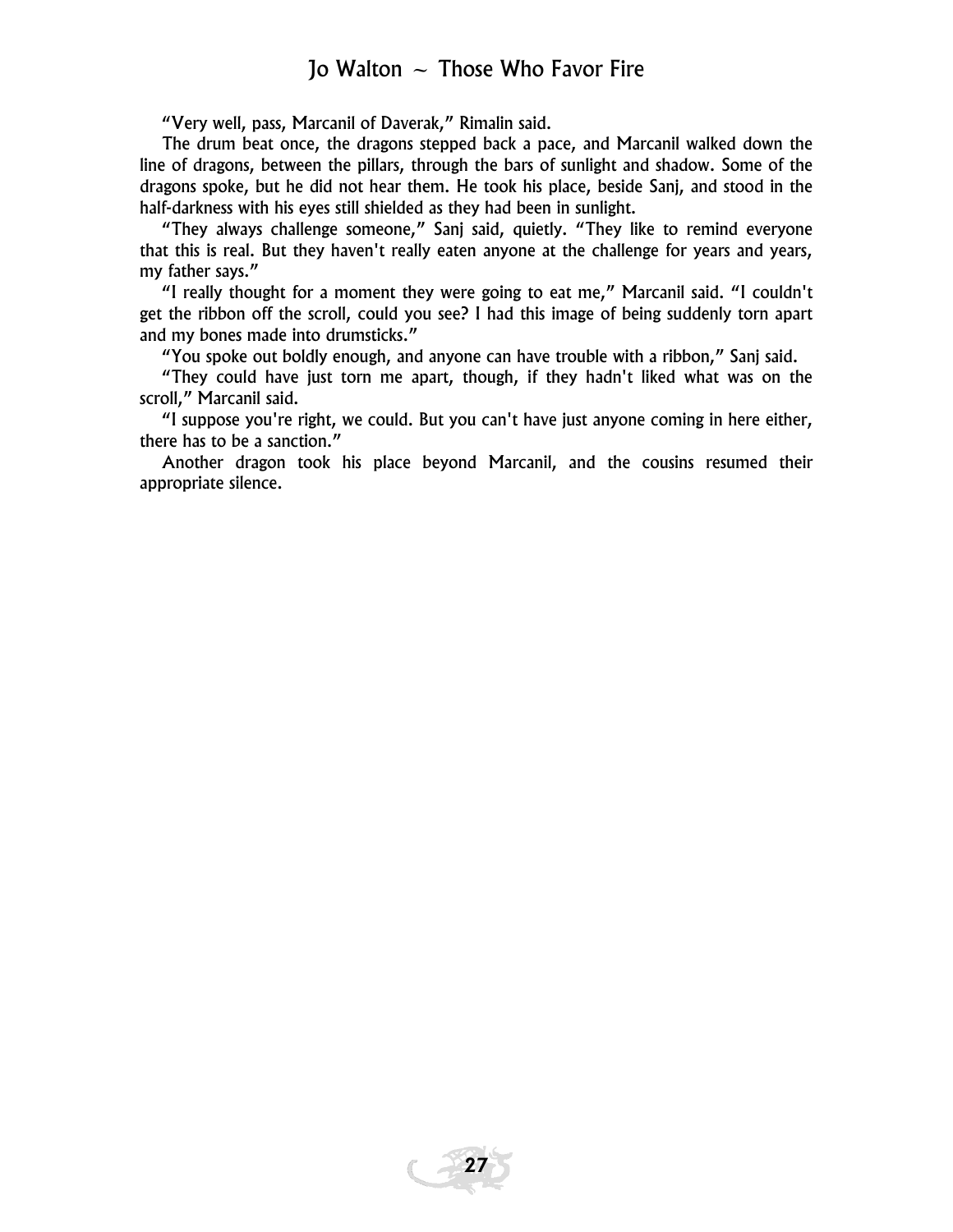#### CHAPTER THREE: IRIETH

#### 9. The Widow

he dragon who called herself the Respected Mavonin was sitting comfortably in her undercave while her maid burnished her scales. She had large golden eyes and a neatly turned tail, she was thirty feet long and a glorious shade of pink. A fire burned The dragon who called herself the Respected Mavonin was sitting comfortably in her undercave while her maid burnished her scales. She had large golden eyes and a neatly turned tail, she was thirty feet long and a glorious dragonscale and gold alike. The bed on which she lay was entirely composed of true comfortable gold, with not a gilded rock in sight. Indeed much of it was old chains and cups, and such of it that was coin was undoubtedly old, bearing the heads of forgotten Yargish kings. Perhaps there might have been much to be learned of Mavonin by examining her bed, but she had no intention of allowing any strangers into her sleeping cave. The maid, who attended to her burnishing with care, using a cloth of soft venison-hide, was old and grey. Her wings were unbound but scarred by years of binding.

"What do they say of me in the streets of Irieth, Issel?" mistress asked maid.

"I don't like to repeat it," Issel replied.

"But I want to hear," her mistress insisted.

"Some say you've no right to call yourself Respected, and no more you haven't."

Mavonin laughed. "Do they say why I don't?"

"They say you're the widow of some dragon who grew rich in trade, and nobody who grew rich in trade is Respectable." Issel rubbed harder.

"What nonsense. I have known plenty of perfectly respectable dragons engaged in trade, in the northern cities. That is just prejudice, and silly prejudice at that. They welcome plenty of dragons among them whose wealth came from trade, and still comes from trade and industry too, if they but knew it. What else do they say?"

"They say no dragon knows no dragon, and if you know no dragon you are no dragon." "What, some Yarge in disguise?"

Issel snorted. "Very good disguise they make these days, I don't think. No, they mean to say the same as before, that you're some jumped up nobody. They ask me how I can bear to work for you, and all the time their wings are bound as tight to their sides as their scales. They ask me what you pay me, when they don't get paid, not any more than it takes to feed them. They say you must be a Valuer, to free your servants, so they got something right."

"I never heard the term Valuer until I came to this city. Would you like to be called Valued, Issel?" Mavonin moved a little so that Issel could better reach the base of her tail.

"I don't know that I've ever thought about it. I suppose so, yes. If I have to be called anything. I like what it says. More than I care about being called it myself, I think it's right to call other dragons. It's one of the few things in this bedazzled city I do like."

"Maybe I should call myself Valued," Mavonin mused.

"Oh, and have everyone saying you're a freed servant! Now that's a good idea if you want to move in society. Not that anyone would believe you, with wings without a mark on them. You have beautiful wings. No, it would be better to keep up appearances for me to bind mine up again and for you to buy some more servants."

"I don't think I could bear it," Mavonin said, shifting and making the gold clink under her. "It's very brave of you to offer, but no. Are there really so few dragons of noble birth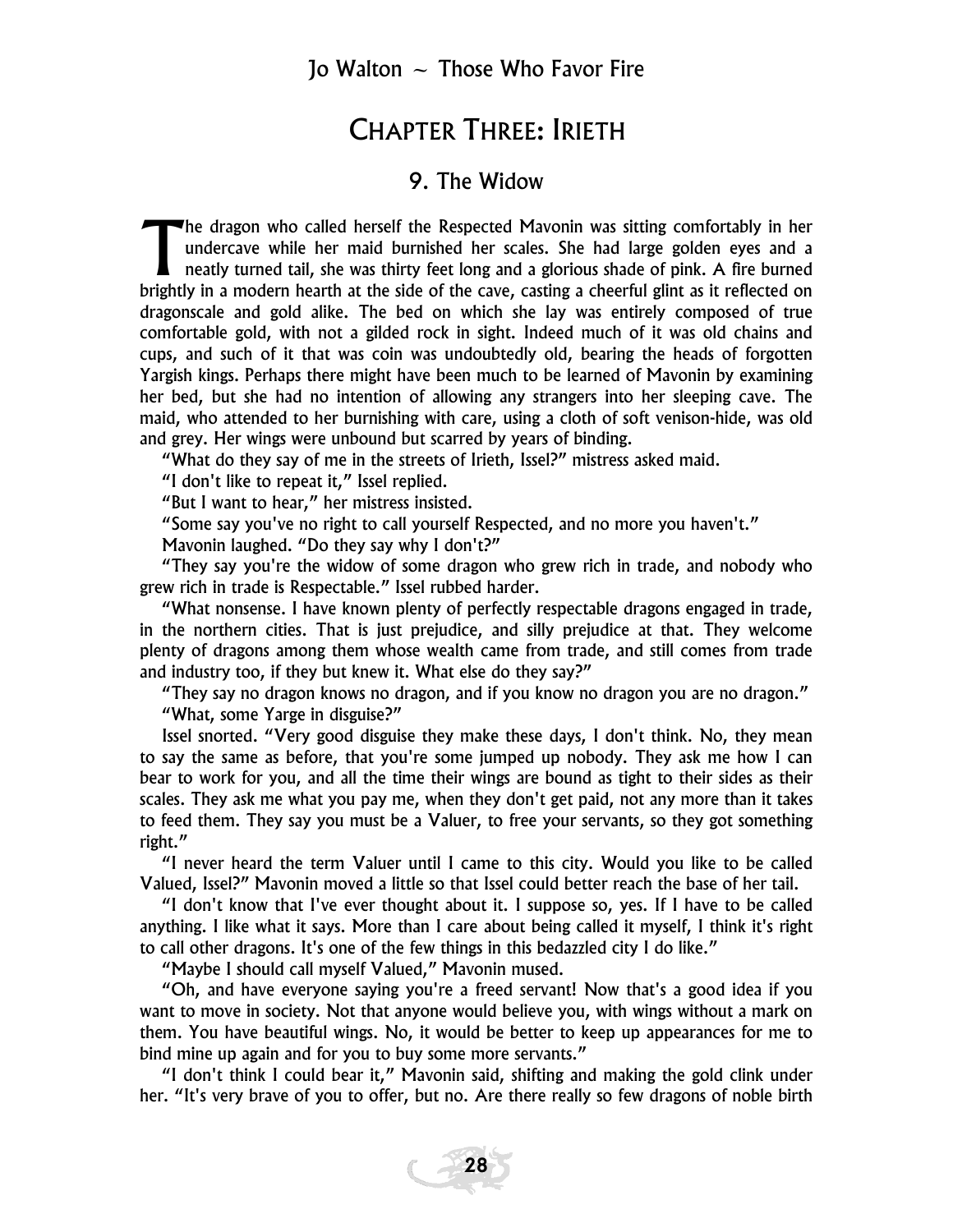who are served by free attendants? If it were that rare, then surely there would be no great movement against subjugation."

"Well, I know one who's known for it," Issel said, rubbing hard at the scales at the base of Mavonin's tail.

Mavonin craned her neck to see Issel's face. "Yes, but the difficulty there is getting to meet her."

Issel kept her head down. "That's the difficulty with getting to meet anybody, when you don't know anybody, at least the Respected Mavonin doesn't know anybody."

"I can't use my right name, you know I can't."

"I can't see why we had to come at all, but since we did come, I do see you can't use your right name. Respected Mavonin will do well enough. They don't keep any lists of the Respectable classes." Issel sighed and moved around her mistress, still burnishing.

"What else do they say about me?" Mavonin asked.

"They say you're not a widow at all  $-$  didn't I say they'd say that?"

"You did, Issel. But they know nothing. If they think I am not a widow, what do they guess I am?"

"Hold still while I rub under your chin," Issel said. While it was impossible for her mistress to talk, she went on, "They say you're no better than you should be."

Mavonin choked, and Issel moved away in alarm. As soon as her throat was free, the choke became a full-bodied laugh that shook her from head to tail. "No better than I should be," she said, when she could speak again. "Why, Issel, which of us is that? I don't think even Veld Herself is better than she \*should\* be!"

Issel looked at her mistress primly. "What they mean  $-$ "

"I know what they mean," Mavonin interrupted. "Small minded creatures!"

"I don't know what you hope to gain by any of this," Issel said, going back to her burnishing. "It won't bring your gold scales back, and it won't bring your father back to life, and it won't really get you satisfaction."

"Revenge is a form of satisfaction," Mavonin said, raising her head so the firelight glinted in her whirling eyes. "There's nothing else for me. The best the courts would do would be to make him marry me, and you can imagine what joy that would be. Besides, I don't have witnesses enough, with my father dead, as he very well knows. I can't bear for him to go entirely unpunished, when he has entirely ruined me. And perhaps I can prevent him from doing the same to any other innocent maidens."

Issel poked the fire, making in flare up briefly. "You might try the rich widow thing somewhere else and find another husband," she said, with her back still turned.

"Nobody who would marry me in the conditions I present, rich but friendless and with no name, would be anyone I would wish to marry," Mavonin said. "No, I am set on this course, Issel, and you cannot deter me."

Issel shrugged, her wings rippling. "Just so you know what I think," she said.

"I know what you think. I think I must give a dinner party."

"Must we have that terrible Dignity Losenar?" Issel asked.

"We must," Mavonin stood, dislodging a gold chain that had become wound around her foot. "Dignity Losenar may be old and tedious and poor enough to come because I provide good food, but for all that she's a gently born female dragon, and as such she lends me countenance, and respectability. Male dragons are much easier to entice to my eating room, but if I were to allow it to be all male dragons, in company with myself, then there would be no hope of ever being accepted in society."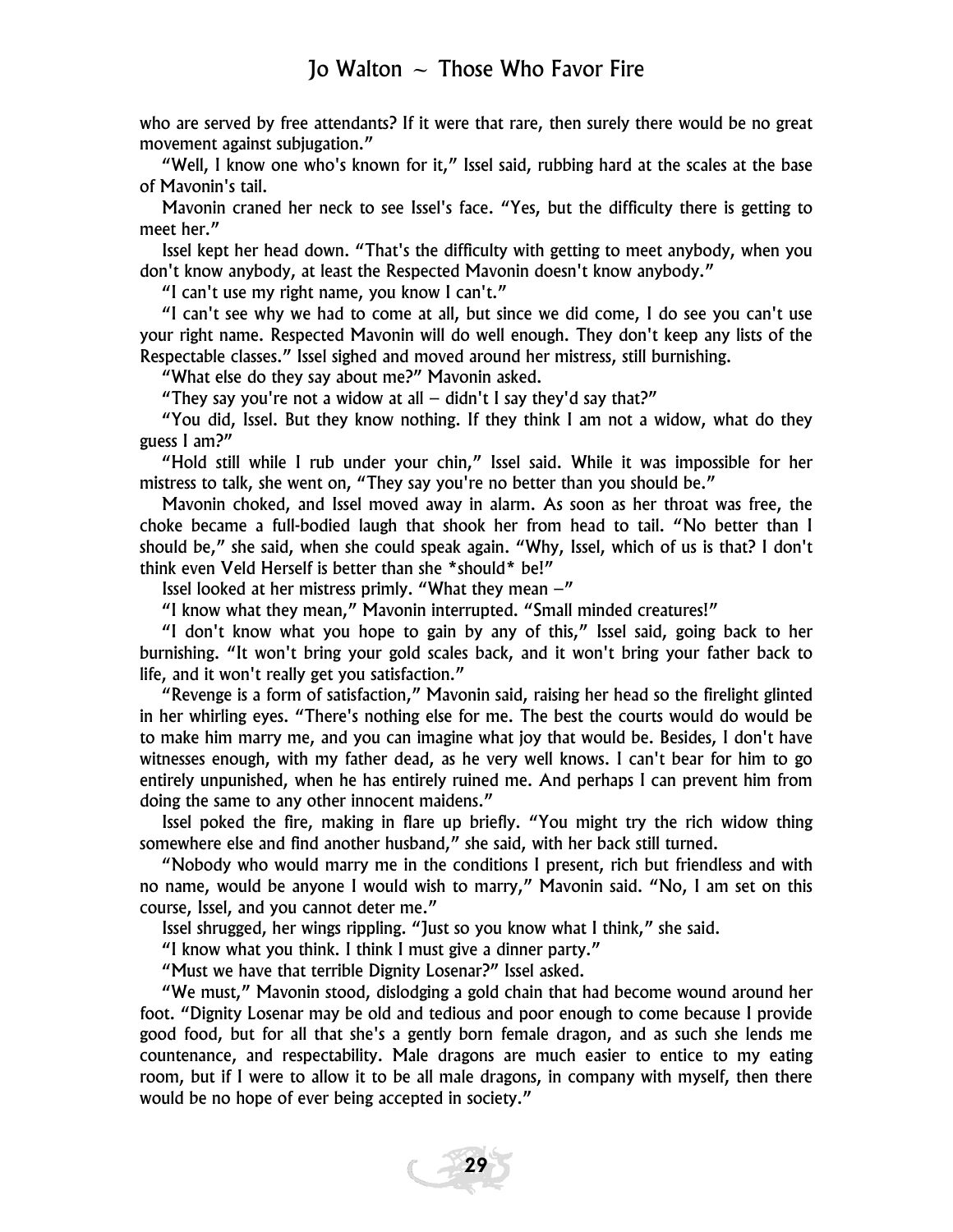"How many dragons have left cards in return for yours?" Issel asked.

"Enough," Mavonin said. "Most of them are no doubt curious, or fortune hunters who are not very particular, but I will find sufficient for my purposes. Bring the invitation cards and the ink. I will begin now."

"Very well, Illust," Issel said.

"And how many times do I have to ask you not to call me that?" Mavonin asked.

"Very well then, Respected," Issel repeated, stressing the last word heavily.

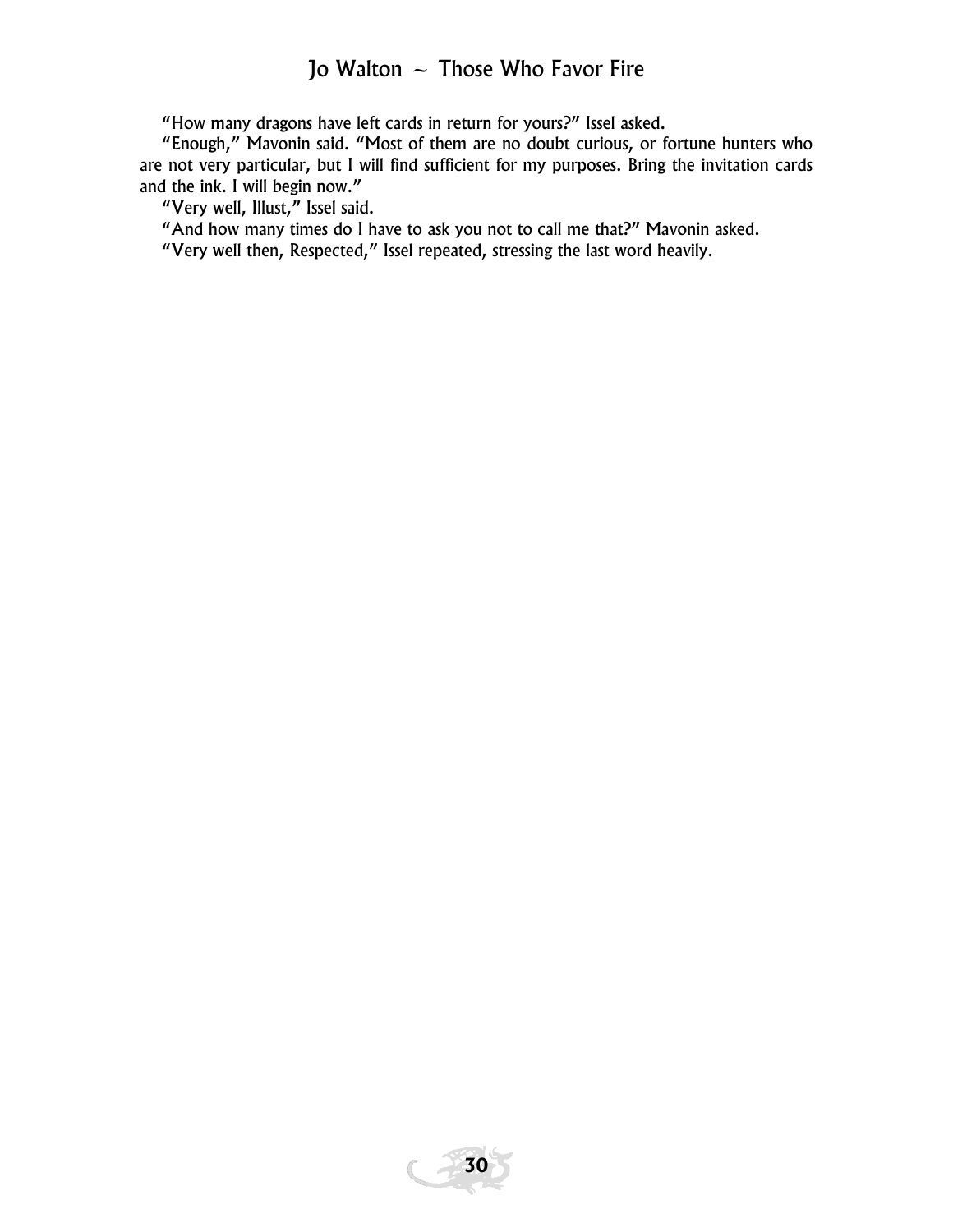#### 10. The Pamphlet

It was late in the afternoon of the day of the opening of the Cupola before Nevris had a chance to read the pamphlet to Lish. They had each had duties keeping them busy all morning, and would again in the evening, but late afternoon was a quiet time in Telstie House. Sebeth was resting after her morning calls to recover her strength for the evening ahead. Avan was at the Cupola.

He did not attend daily, but he dutifully took his place as Eminent Telstie at the beginning of each session. He went in from time to time and sometimes spoke up on issues, generally supporting Sher. He always made sure to be present if the Offices were being discussed, and did not hesitate to mention his personal experience at the Planning Office. This did him more good than harm in the Cupola, where genuine experience was valued, and little harm in society, where his background was known. Nevertheless, Sebeth always winced when he told her about this. "Becoming an Eminent wipes out what came before it," she told him.

"It doesn't mean what came before it never happened, and I am not ashamed of it," Avan replied. "Nor should you be. You have nothing to be ashamed of."

"I would rather it was all forgotten. Now I am an Eminence, I intend to behave so that nobody can point a claw and say I'm not a proper Eminence."

"Nobody would do that anyway, and if they did I would deal with them," Avan replied.

Avan and Sebeth felt they needed thirty servants to live comfortably in Telstie House. A third of them were permanent Irieth staff, another third went to and fro with their masters to the demesne of Telstie, or wherever they were. The rest were bought for the season. If they suited, they were retained, if not, they were sold again at the end of the season. Nevris had been bought at the beginning of Thaw, fresh from her training school. She feared that she would find herself back in the ring at the beginning of Greensummer, with bad prospects, for no noble family would be looking for servants at that time. To stay with the Telsties she would need to impress them with her skill and dedication. She tried her best, but she had no idea what might work. She had as yet been given very little clerk's work to do; no more than replying to unaccepted invitations. She was kept busy filling in for other servants. She had served tea at morning calls, burnished Sebeth's faded scales, and even helped arrange preserved fruit in pleasing patterns on top of meat.

Lish came into the kitchen looking tired. "I think she'll sleep for a little now," she said. "Is there a dish of tea?"

Belcelir, one of the kitchen servants, stood to pour her one, and Nevris took it to her and handed it over as if Lish had been a fine visitor to the speaking room.

Lish smiled and drank the tea. "That's good," she said.

"Second pouring of the Eminence's best Summerback," Belcelir said, sipping her own tea. "Second pouring's as good as first with a fine tea like that, if not better."

"We do ourselves well enough here," Onaver said, from his seat beside the fire.

"That reminds me, you were going to read me that pamphlet, Nevris, and here we both are with a minute to ourselves."

There was a murmur of interest from the other dragons in the kitchen. "You didn't keep that wretched thing, did you Nevris?" Onaver asked.

"I didn't think it did any harm," Nevris said, defensively. She was aware that it was Onaver she needed to please quite as much as the Eminences if she wanted to stay with the Telsties. He had bought her, after all, choosing her from the other dragons awaiting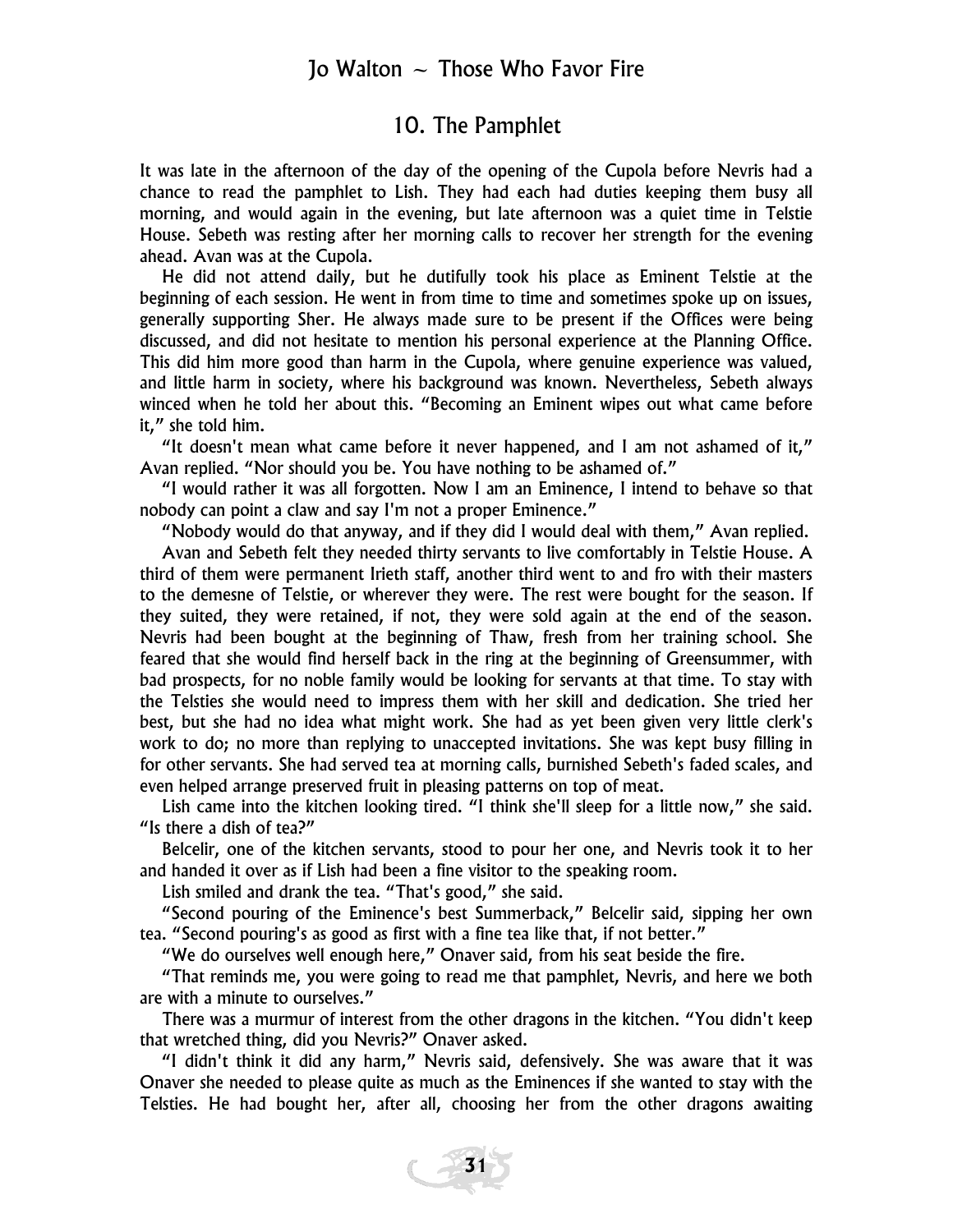purchase, and it would most likely be he who would sell her. When the masters were not in residence, it was Onaver who ruled Telstie House.

"Read it," Lish urged. The kitchen quieted as Nevris drew it out.

"An End to Subjugation," she read. "All dragons are hatched freely, but are everywhere bound. Wing-binding destroys the freedom of us all. How can anybody argue in this modern age that it is right to bind the wings of servants and sell them for gold, against their own will? Yet this is the law across Tiamath and forty thousand dragons are bought and sold each year. The rich dragon argues that he could not do without his servants. The free-born working dragon who keeps no servants himself argues that if the servants were free they would compete with him for his scanty wage. The parsons say each dragon was born to his estate. Yet what is this compared to the cruelty of wing-binding and selling young dragons away from all they have known? The truth is that as long as some dragons have their wings bound we are none of us free to fly, the threat of binding hangs over us all and makes us less than we could be. The rich could very well manage without  $-$ "

"Stop," Onaver interuputed. "Throw that seditious trash on the fire."

"No, I want to hear it," Lish said. "Makes us all less than we could be. I want to know what they mean by that."

"If we're found with that, it'll mean we'll all be eaten, or sold away," Onaver said. "Give it to me, Nevris." He reached his claw out.

Nevris reluctantly held it out towards him.

Lish also reached for it. "I want to know what it says," she insisted.

"Not in this house," Onaver said. He snatched the pamphlet and thrust it into the fire. It flared, briefly, illuminating a picture of a bound wing, then crumpled into ash. He poked the ash with his claw, stirring it, as if it might still be read. "Dragons in this house will be grateful for their positions."

"I'm grateful," Belcelir said, shyly. "And it's nonsense that the rich could manage without servants. Look how many of us they need to run the house."

"They could pay us wages," Lish said.

"Nonsense," Onaver said.

"They could," Nevris said, staring into the ashes. "But it wouldn't work. My father sold me in a bad season. He got enough gold for me that he could pay the rent on the farm and buy more beeves, after ours died in the drought. The rest of my family are living free, at least I hope so, because he sold me. If he couldn't have sold me, what good would wages have done? Even if all my sibs had taken jobs for wages, it wouldn't have brought it enough money fast enough for him to buy more beeves. He'd have had to have taken work for wages too, and my mother, and all of them left the farm. And if everyone left their farms, what would there be for anyone to eat?"

Lish looked at Nevris sympathetically, and Belcelir put her hand on her arm.

"Now you're talking sense," Onaver said. "Valuers are talking a lot of air and twaddle. Nevris knows what's real. Now get back to work. It must be nearly time to start preparing dinner."

They obeyed him and began to bustle about the kitchen. Lish took a moment to whisper to Nevris. "There might have been an answer to that in there too, you know."

"We'll never know now," Nevris replied. "I think Onaver's mostly right, though, it's dreams, very nice, but nothing you can bite."

"All the same, there might," Lish insisted.